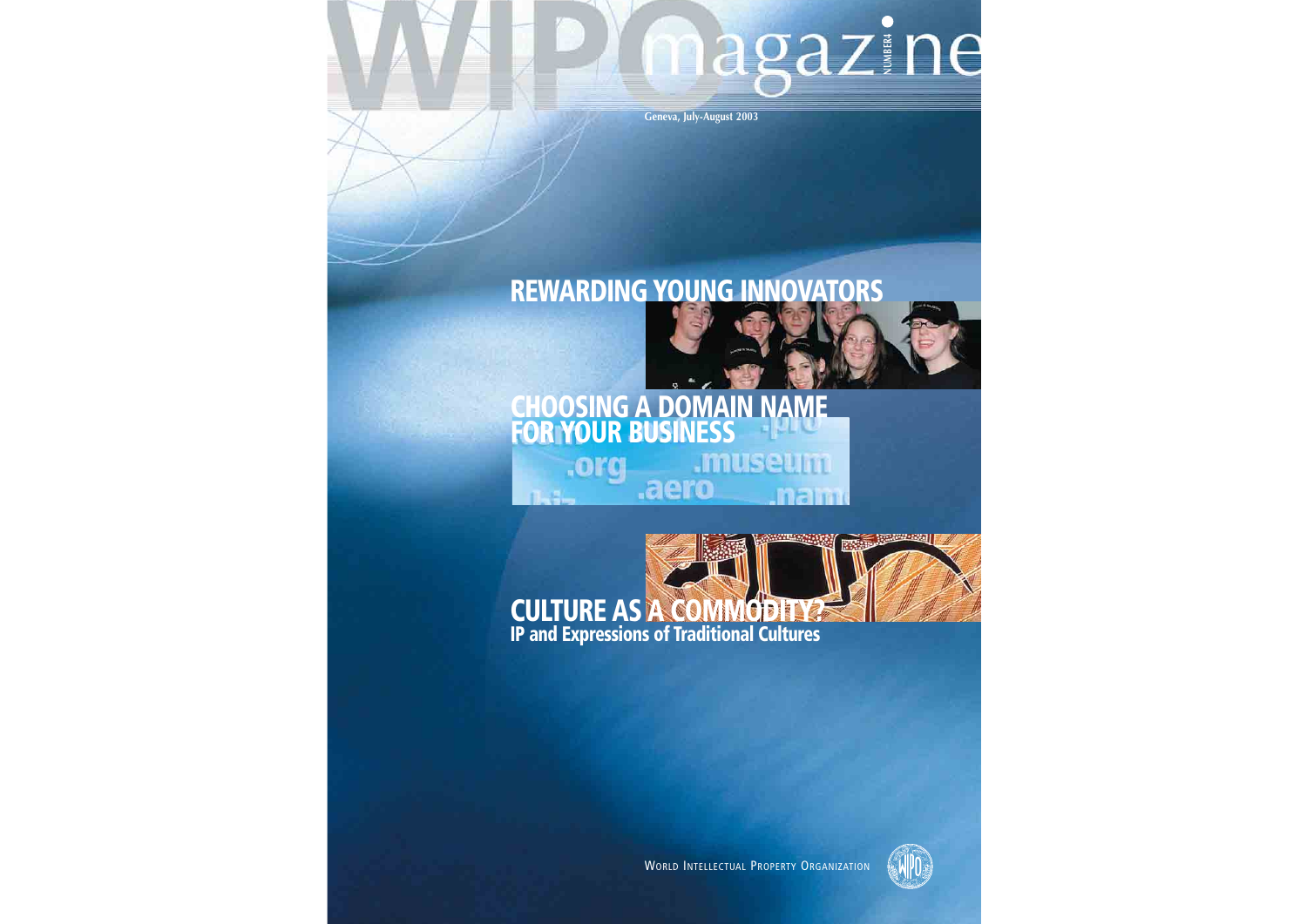

## WIPO Conference on the Importance of Statistics on Patenting Trends<br>Analysis and Projections

- ◗ **The Enterprise Olympics 2003**  2 **Encouraging Creativity and Innovation in Youth**
- ◗ **IP and Business** 4
	- 4 Domain Names: Making a Good Choice
- ◗ **Culture as a Commodity? Intellectual Property**  9 **and Expressions of Traditional Cultures**
- ◗ **Exploring Genetic Resources, Traditional Knowledge**  15 **and Folklore in Isfahan**
- ◗ *CREATIVE PLANET*  **Sadika, Glass Artist** 16
- ◗ **Committee Meetings** 18
	-
	-
	- 23 SCIT Reviews Standards and Documentation
	-
	-

- 25 WIPO Pledges Support to Republic of Belarus
- 
- 27 IP Cooperation with OECD Countries
- ◗ **Schedule of Meetings** 28
- ◗ **New Products**  $29$

 Shoring Up Protection for Broadcasting Organizations 20 New Efforts to Make IP Enforcement More Effective Review of Provisions on Patent Law Harmonization Update of Patent Information Retrieval Systems Member States Discuss Budget Proposals for 2004-2005 Biennium

26 Visual Creators' Collective Management Societies 26 The First PCT Seminar in Iran



#### ◗ **News Roundup** 25

Geneva, July-August 2003

### Table of Contents

The Conference will provide important feedback to WIPO regarding the needs of users of the patent system with respect to patent statistics, which will help in formulating adequate policies to meet those needs.

#### September 17, 2003 Geneva, Switzerland

An international conference organized by WIPO on September 17 will analyze the role of statistics in determining trends in patenting activity. It will explore how to improve patent-related statistics to better suit the particular needs of policy makers, patent offices, industry and professional advisers as an indicator of economic, technological and business trends.

Patents, as a primary source of technological information, offer a unique resource for analyzing the process of technological change and measuring the knowledge base and competitive position of a given industry or country. Data contained in patents and patent-related documents can be valuable in formulating effective technology policies in both private and public sectors at regional, national, and international levels. The Conference is designed to promote a better understanding of how patent indicators, and which ones, may be used as strategic economic planning tools to promote business development and assist companies in strengthening their patenting strategies.

A flyer with the program and the registration form has been enclosed in this Magazine. For further information, please consult WIPO's website at: *www.wipo.int/patent/meetings/2003/patent\_statistics/* or contact:

PCT Strategic Management Division Office of the PCT World Intellectual Property Organization (WIPO) Telephone: (+41-22) 338 9398 Facsimile: (+41-22) 338 7160 E-mail: pct.StrategicManagement@wipo.int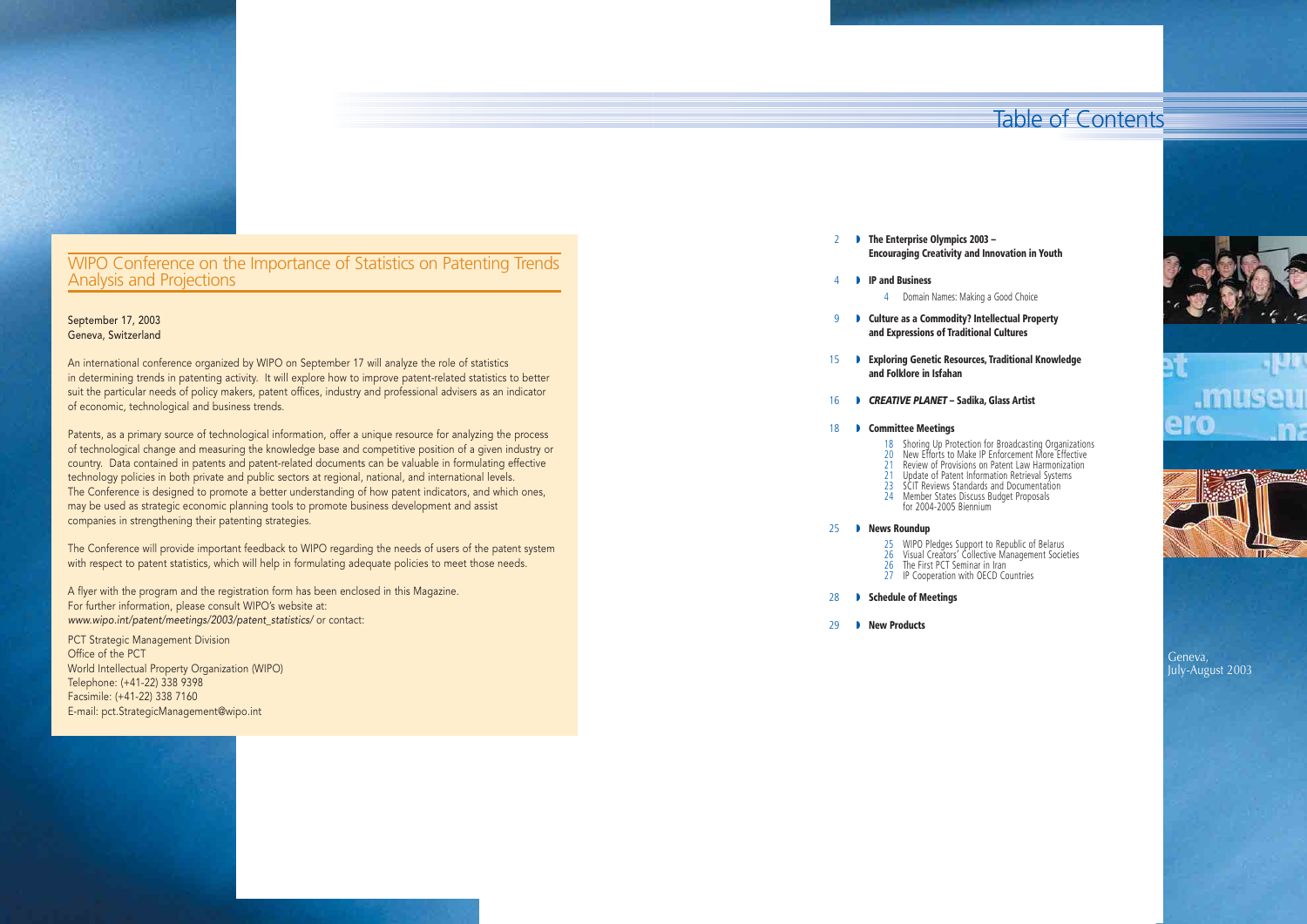students use their natural creative ability and learn to recognize the value of intellectual property rights in their inventions, as well as the importance of a solid business plan. Competitions such as this form an important part of WIPO's work with its Member States in encouraging the development of grass-roots programs that promote the intellectual property system.

### THE ENTERPRISE OLYMPICS 2003 – ENCOURAGING CREATIVITY AND INNOVATION IN YOUTH

◆

The Enterprise Olympics 2004, again organized by Careers Scotland, will be held in London on November 15 and 16, 2004 as part of the 7th International Partnership Network Conference. For information on how to get involved in next year's event please contact Mr. Gordon McVie at: *gordon.mcvie@careers-scotland. org.uk*.

quality of life for the disabled, a team of high school students from



WIPO Magazine/July-August 2003

New Zealand captured the top prize in the Enterprise Olympics for the teams, e-mail capability, 2003, sponsored by WIPO and Careers Scotland on June 19 at the Glasgow Science Centre.

Some 600 students from 50 schools in 14 countries participated in the event, which stresses the key role of science and innovation in society. Organizers present a specific problem to contestants and give them 24 hours to provide a solution. The British Chancellor of the Exchequer, Mr. Gordon Brown, announced this year's challenge, chosen in observance of the European Year of the Disabled, via the web from No 11 **The Judging**  Downing Street. The New Zealand team responded well to the challenge with the winning entry: an easy-to-use Braille menu for fast food restaurants.

Rising to the challenge to develop They also hosted individual teams a working model of an innovative kfrom Northern Ireland, Norway product that would improve the and Wales. Students from Australia, England, Germany, Iceland, New Zealand, Norway, Pakistan, Russia, South Africa, Spain, the United States of America and Wales also took up the challenge, participating via Internet from their home countries.

Scotland, the host country for this Manned Space Flight, Bonnie Challenge (see box), an initiative year's Olympics, had eight teams Dunbar, Astronaut, Mike Gernhardt, of a Scottish lawyer for local participating in the competition. Astronaut, and Jon Clark, Flight school children. Participating

The students work in teams with a maximum of eight people, who ideally possess a broad range of complementary skills and knowledge (science and technology, business, marketing and communication). Participating countries around the world are required to have a venue with 24-hour access and Internet access. Many also use web streaming to show their progress with the challenge over the course of the 24 hours, via their website, which can also be linked to the Enterprise Olympics website. To compete in the challenge the teams had to submit, via e-mail, a 2-page mini-business plan by a set deadline and make a 3-minute presentation in English (interpreters could be used). Each country submits its winning invention on the national level to the international competition.

This year's international judging panel comprised five senior officials from NASA: Chuck Lloyd, Head of Life Sciences (Chair),

Surgeon. They received the minibusiness plans of each national winner before the presentations began. The presentations were made to them through pre-recorded and e-mailed FTP files or live through video conferencing or web streaming. Each presentation was seen by the judges in the same format in a dedicated room in Scotland.

#### *The Winners*

George Abbey, former Head of arose from the Be An Inventor The Enterprise Olympics provide an excellent example of intellectual property outreach with young people. This is a new event which

Team New Zealand was the Enterprise Olympic champion for the second year running. Some 80 students from 42 New Zealand schools participated in the qualifying event, with the creators of the Braille menu taking top honors. The winners received a WIPO Gold Medal Award, the Careers Scotland Trophy and £5000 towards an educational visit with a science and enterprise focus. WIPO also presented a Certificate of Merit to Team Pakistan, the first runner up for its invention "Aspiraments" – a range of musical instruments specially tailored to the handicapped. Careers Scotland presented Team Germany with a trophy for special achievement in Creativity and Innovation. Australia, Iceland and Spain received commendations from the judges.

*The New Zealand team, winners for their Braille menu for fast food restaurants*

*Photos Credit: Courtesy of Careers Scotland*



*Winners of the 2003 To Be An Inventor Challenge, Netherlee Primary School, Renfrewshire, with the trophy and the WIPO Gold Medal Certificate pictured with Mr. Baylis, and Mr. Bill Miller, Vice President of Motorola UK Ltd.*

### The Be An Inventor Challenge

The *Be An Inventor Challenge* originated in Tayside in the east of Scotland as a local project for primary schools. Scottish Enterprise recognized the potential of the project, invested in classroom materials, and contracted the Glasgow Science Centre to manage the project for schools throughout Scotland.

The challenge has now been held for 4 years with sponsorship from The Patent Office (United Kingdom), Enterasys Networks, and Motorola Ltd. "This project raises the awareness of pupils, teachers and families to the exciting world of invention and releases the potential for scientific achievement within our young school community," explains Mr. Tony Joyce, Director of Communications and Public Affairs at Motorola U.K. Ltd.

The challenge asks pupils, from 7 to 12 years old, to invent something and develop it into a new product that can go to market. Projects are assessed on creativity, the development process of the product, and work on marketing and intellectual property rights. The Challenge runs through the school year until Easter. Local finals are held in 13 areas of Scotland and the winners of these go to Glasgow Science Centre for the national final. Winners receive cash prizes and a trophy and the winning school receives a WIPO Gold Medal and Certificate.

This year's winning invention was Floodbuster, a device to prevent the bath from overflowing if left unattended. The problem the students were trying to solve was one of filling the bath and getting children undressed. Parents are often distracted and the bath water can overflow with disastrous results. The students developed various ideas and finally arrived at the idea of using a float attached to the bath plug. The float is attached by means of a variable length chain so that when the water reaches a pre-determined level the float will pull the plug out and the bath will begin to empty. They used a Coke bottle as a prototype float, but envisioned a final product having an attractive, "fun" shape that the child could also use as a toy in the bath. Mr. Trevor Baylis, inventor of the wind-up radio designed for use in Africa where the use of batteries restricts the use of radios, presented the children with their trophy.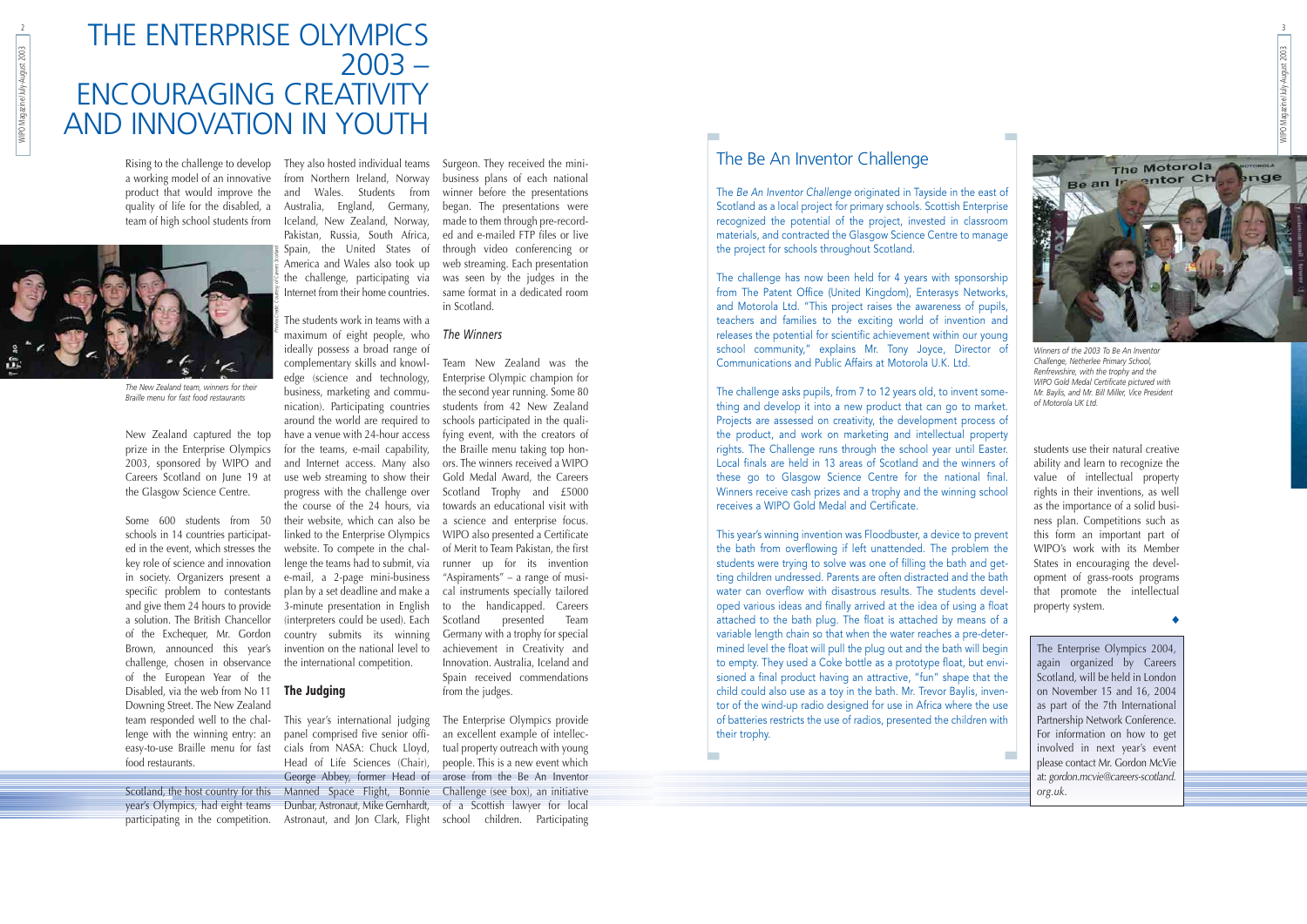These are .*com*, .*info*, .*net* and .*org*. For most profit-making businesses, offering goods or services on the Internet .*com* ("com" stands for commercial) is invariably the gTLD of choice. The .*net* ditions under which a registrar is gTLD is reserved for computer networks, but tends to be used for computer and Internet services as well. In principle, .*org* is for nonprofit organizations, but it is sometimes used by profit-making businesses.

Other gTLDs are restricted, in the sense that only entities meeting certain criteria may be registered under them. These are .*int* (for international organizations); .*edu* (for accredited colleges and universities); .*gov* (for governmental institutions); .*aero* (for the aviation community); .*biz* (for business purposes); .*coop* (for cooperatives); .*museum* (for museums); .*name* (for personal names); .*pro* (for professionals); and .*mil* (for the US Army).

A small business may register a domain name under a ccTLD, which corresponds to a country, territory, or other geographic location and bears a two-letter country code, for example .*br* (Brazil) or .*it* (Italy). The rules and policies for acquiring domain names in the ccTLDs vary significantly from country to country. Some are **open**, and any enterprise may register under them. Others, such as .*us* (United States), .*fr* (France) and .*eu*

■ Select a domain name that is the **same as or similar to the company's business or product name**. As a general rule, a domain that is directly linked



(European Union), are **restricted** in that only companies satisfying certain criteria may register under them. An enterprise should take a careful look at the terms and conoffering ccTLD registration services. (For more information about registering under a ccTLD, including a complete database of designated ccTLDs and registrars/ managers, visit *http://www.iana. org/cctld/cctld.htm.*)

Functionally, however, there is no distinction between the gTLDs and the ccTLDs. Even if ccTLDs are related to a physical space indicated by the national suffix, they generally provide exactly the same worldwide Internet access as gTLDs. For example, a user based in Australia can access the web page of a Brazilian SME with the .*br* suffix and purchase products.

#### **Choosing a Good Secondlevel Domain**

A good domain name should enable customers to find easily the relevant business website on the Internet. What is a good domain name and how does one create it? The following basic suggestions may help in choosing or creating a good domain name:

The Internet has brought a new the chosen domain name may was created to meet this need. dimension to competition by providing an opportunity to market goods and services to a potentially vast audience worldwide at a relatively low cost. As a result new businesses can effectively compete on almost the same lev-lishing presence on the Internet el as existing businesses. for obtaining worldwide visibility, Companies, large and small, are - enterprises need to understand setting up websites to reach out to the domain name system *as such* customers. They devote a lot of and its *interface* with the tradeattention to the content, including mark system.

to the business or products will be easier for clients to remember. If a company owns a known trademark, then using it as, or in a second level domain is a wise choice.

◗ A business should choose a second-level domain that is **distinctive or capable of becoming distinctive** of its business or products as such a domain name may be more easily protected under trademark law. Using a word that is descriptive of the business may have advantages, but such a domain name could not be made into a trademark at a future date, as it may never become distinctive of the goods or services of the business concerned.

◗ A company should never choose a domain name that is the trademark of another company. In most countries registration of another's trademark as a domain name is considered to be a violation of trademark rights. Such domain names are liable to be transferred to the trademark owner, and the courts may levy damages. Various databases, such as the WIPO Trademark Database Portal (*http://ecommerce.wipo.int/databases/ trademark/index.html*) may help in determining if a secondlevel domain being considered is a registered trademark.

WIPO Magazine/July-August 2003 WIPO Magazine/July-August 2003

### DOMAIN NAMES: MAKING A GOOD CHOICE

layout, look and feel, and to cost-**How Does the Domain** effectiveness in contributing to business objectives and results. Surprisingly, however, many oth-Every computer connected to the code top-level domains (**ccTLDs**). erwise astute companies fail to Internet must have a unique make an informed choice when selecting their Internet addresses, or domain names.

A domain name may be available stand such naming conventions, and registerable, but that does not human users prefer an easier practically useful. For example,

conflict with the trademark rights or personality rights of someone else. There is more to making a prudent choice of a domain name than just the clash of interests mentioned above. Before estab-

necessarily make it legally safe or method of identification. The address, which is a rather complicated string of numbers called the IP (Internet Protocol) address. While computers readily under-Domain Name System (DNS)

### **Name System Work?**

It essentially has a database to link these numerical addresses on a one-to-one basis with unique mnemonic alphanumeric equivalents called Internet Domain Names.

Every domain name has two parts: at the highest level is the top-level domain (TLD), while the section with the business name is called the second-level domain.

## .net **COM** .museum **Jielne** .coop

TLDs are usually further divided into two categories: the generic top-level domains (**gTLDs**) and the country Domain names may be registered in either a gTLD or in a ccTLD.

#### **Choosing the Top-level Domain**

Some gTLDs are open, in the sense that there are no restrictions on who can register under them.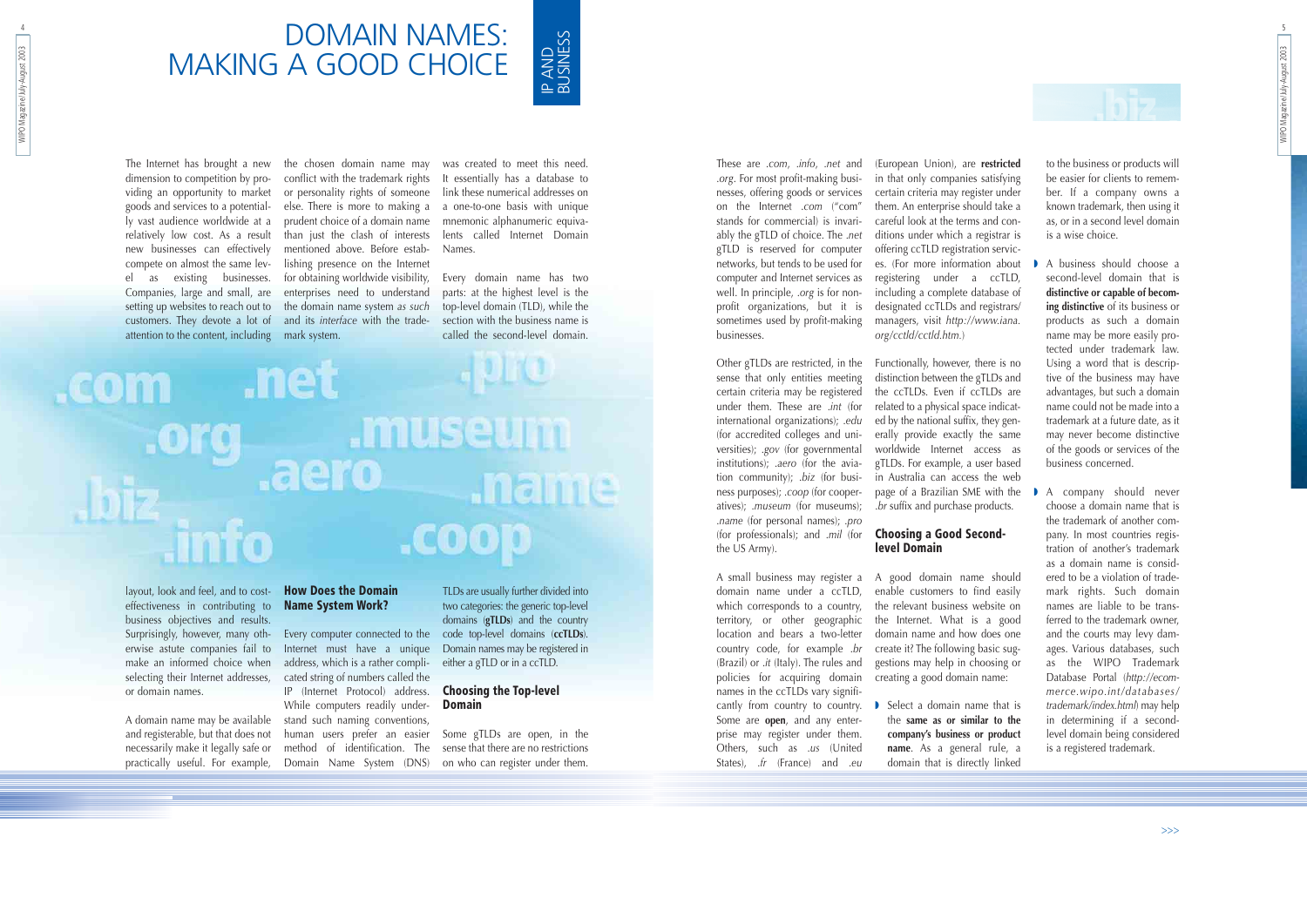WIPO Magazine/July-August 2003 7

WIPO Magazine/July-August 2003

rules of the national domain name registering authority before applying for registration of a domain name.

#### **Who can Register a Domain Name?**

Anyone, whether an individual, organization, or company can register a domain name. Anyone who currently wants, or is thinking of acquiring, a **distinctive**, **individual** presence on the Internet should register a domain name.

Domain names are **essential** for enterprises, big and small, as they can reduce advertising costs and allow businesses to have a "virtual" presence in the market, which can complement real world shops or avoid the need for real world shops at all, thereby overcoming bureaucratic problems (administrative allowances, incomes, etc.)

Whoever registers a domain name is its exclusive owner and **anyone typing that domain name into a web browser will automatically reach only that particular website**. This unique characteristic of a domain name makes it impossible to copy. Another important aspect of domain names is that their duration is unlimited. As with trademarks, you can hold a domain name for as long as you continue to pay the renewal or maintenance fee.

### **How to Make Your Domain Name More Visible**

Having registered a domain name, it is important to make the existence and content of the site visible so that you can attract visitors. A first step is to register the domain name with search engines, such as *www.yahoo.com*, *www.google. com*, and *www.altavista.com*. Search engines are specific tools that search web pages and documents all over the Internet for specified keywords or phrases and return a list of documents where the keywords or phrases can be found. Before registering the domain name with a search engine, one should understand the ranking system followed by different search engines. For example, a domain name based on a key word generally performs better in search engines, as do shorter or descriptive ones. However, as search technology evolves, many of these requirements will also evolve.

#### **Advantages of a Domain Name**

Many businesses have decided to adopt an e-business strategy due to the rapid growth of the Internet and the very low management costs of e-shops. The registration and renewal fees for a domain are relatively low, generally under US\$50. In the foreseeable future business and trade will continue to shift from the real word to

## **Pugname**

the virtual world. Furthermore, by acquiring a domain name a business can enjoy worldwide visibility that would be difficult and very expensive to achieve in the real world through advertising.

**• Market research:** It is advisable try, provided the trademark in In the real world two identical trademarks may happily coexist and be owned by different companies for identical products in separate geographical areas under relevant trademark laws. In fact, the trademark system allows for the registration and use of an identical or similar trademark for different classes of goods or services in the same geographical area or counquestion is not a well-known trademark. For example, the trademark LIFESAVERS for confectionery is owned in Australia by Nestle and in the United States by Nabisco; the trademark PETERS is a trademark for ice-cream owned by one company in western Australia, and, in the rest of Australia, by other companies.

Many businesses use the Internet highway in diverse ways. The main driving force is the low cost of the Internet mentioned above; however, the absence of middlemen, which also further reduces the cost, makes it an even more attractive option for many businesses. Relying on the Internet also forces a business to be globally competitive, even if most sales are to a local clientele, as clients can compare quality and prices of products and services with those of competitors worldwide. At the same time, the Internet provides the possibility of accessing the global market through the virtual window.

The next article in the IP and Business series will discuss IP Valuation.

names that include **controversial words** such as geographical terms (e.g. Champagne, Beaujolais), names of famous people, names of generic drugs, names of international organizations, and trade names (e.g. name of another person's

business).

◗ **Suffix:** Of all the TLDs, .*com* is generally considered to be the most valuable. It is the best known category around the world and the most sought after. Nevertheless, a small business, with a national market in mind, may prefer a national TLD.

#### ◗ It is wise to **avoid** domain **Trademark - Domain Name Conundrum**

- ◗ **Short** domain names are gener-conventions on the web. ally considered the best as they are easier to pronounce, remember, spell, and type into a browser. Even though domain names can have up to 67 characters, it is advisable to select shorter ones.
- ◗ **Hyphens are undesirable,** as most people will not remember them.
- to test the domain name with co-workers, friends and people on the street before registering it.

The trademark and domain name systems are very different, but in certain situations the two may overlap with unpredictable consequences. This problematic overlap occurs when a trade name or trademark is used in or as a part of a second-level domain name. When a domain name as a whole is used as a trademark or trade name, it rarely poses a problem. In fact, the perceived cachet of the domain names, in terms of their symbolic, semiotic or brand value, has given sought-after domain names much more importance than their original and primary role as mere navigational

In contrast, the domain name system allows the use of one name by only one registrant. Unlike trademarks, domain names create a monopoly right on a name or word, independent of the goods or services the website offers.

As domain names are generally registered on a **first-come, firstserved basis**, the owner of a trademark may find that another person has registered a domain name that is the same as, or confusingly similar to his trademark. Therefore, the owners of many trademarks, especially wellknown ones, have registered as domain names a large number of variants of their most valuable well-known trademarks, so as to avoid problems of trademark infringement, and also to assist customers to reach the correct website or its mirror website(s).

Owners of certain types of trademarks may find that they are not permitted to register their trademarks as domain names in some countries because of applicable domain name policies that restrict registration of geographic names or generic/descriptive names. For example, in Spain, the trademark MADRID owned by a private publisher, and, in Italy, the trademark ROMA owned by an Italian newspaper, cannot be registered as ccTLDs (*www.madrid.es*; *www.roma.it*). Therefore, considering the diversity of naming rules amongst registrars of domain names, it is prudent to verify the

IP AND BUSINESS

>>>

For more information on various practical aspects of the IP system of interest to business and industry, please visit the website of the SMEs Division at *http://www.wipo.int/sme/en/case\_studies/ index.htm.*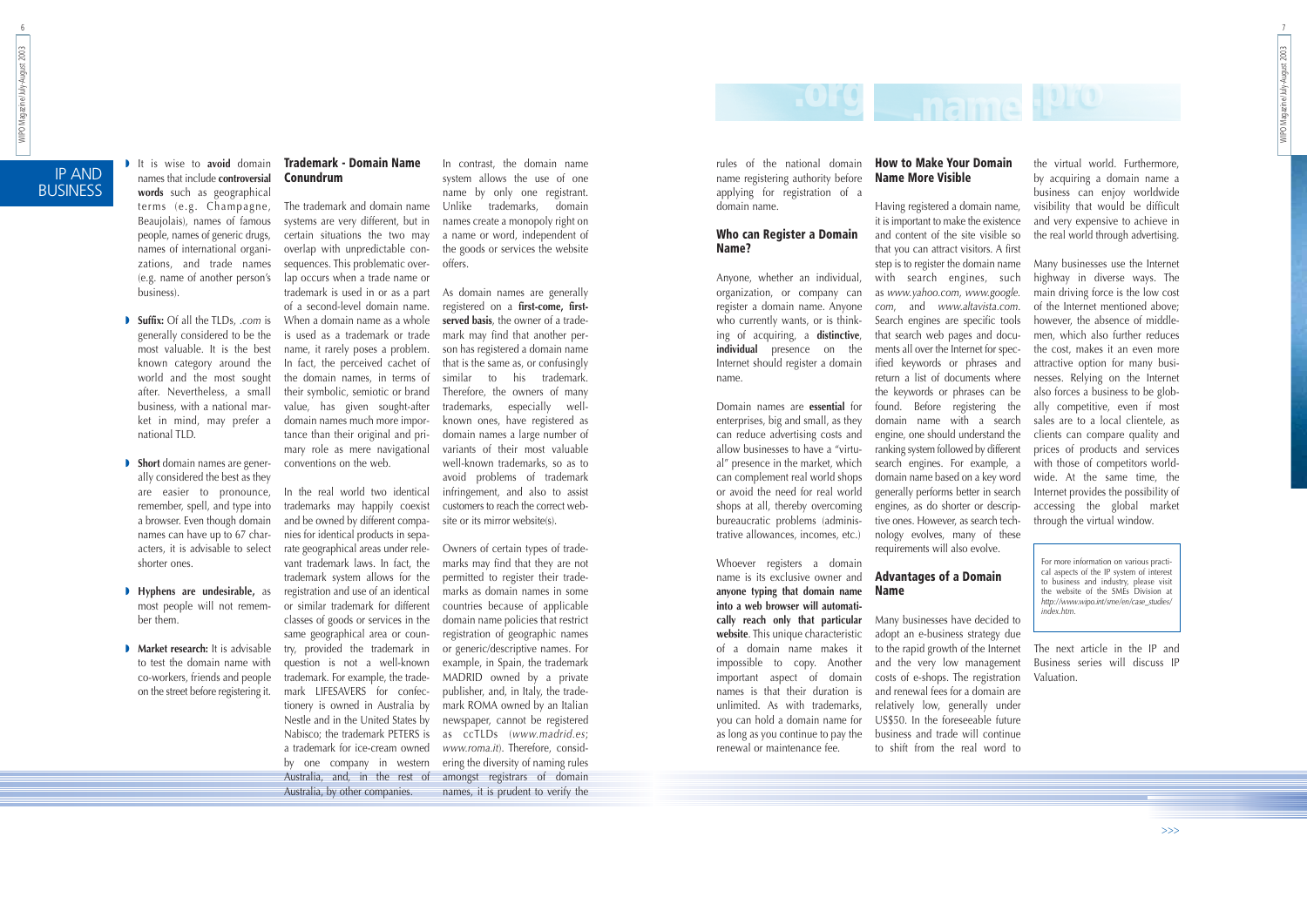**BUSINESS** 

### IP AND The Problem of Cybersquatting

### CULTURE AS A COMMODITY? INTELLECTUAL PROPERTY AND EXPRESSIONS OF TRADITIONAL CULTURES

**This article is the second in a series highlighting the work of the WIPO Intergovernmental Committee on Intellectual Property and Genetic Resources, Traditional Knowledge and Folklore (IGC). It discusses the protection of expressions of traditional cultures ("expressions of folklore"). With reference to community, national and regional experiences, it explores relevant conceptual issues and public policy objectives in relation to cultural heritage, and identifies the main trends and approaches among states, custodians of traditional cultures and other stakeholders.**

### **Introduction**

are copied onto carpets and greeting cards; traditional music Islands is fused with technodance rhythms to produce bestselling world music albums; a process for making a traditional from Trinidad and Tobago, is patented; the bust of Egypt's Queen Nefertiti is lowered onto

Australian indigenous paintings cultural expression that is approfrom Ghana and the Solomon many indigenous peoples and tramusical instrument, the steel pan ty brought on by new technolothe reputation, distinctive character or "style" of the traditional priated. These are the kinds of cases that fuel the concern of ditional communities that the distinct and diverse qualities of the world's multiple cultural communities are threatened by uniformigies and the globalization of culture and commerce.

the headless bronze statue of a These kinds of examples are also scantily-clad woman to create a controversial work of contemporary art; the words and fables of laws do not adequately protect the Maori are used in connection expressions of traditional cultures with a range of toys; Iranian hand-woven carpets and handicrafts are inexpensively reproduced using industrial processes and inferior materials; the art of lace-making, dating back to the 1500s in Belgium, Italy and France, declines with the introduction of machine lacing. What these examples have in rent IP systems, as some argue, common is that in each case, an aspect, manifestation or expression of a nation's or community's cultural heritage has been reproduced, adapted, or adopted, and in some cases commercialized, outside the traditional or customary context in which the tradition-traditional cultures? Are IP sysal culture originated and is pre-tems a tool for misappropriation, served and practiced. Some say or conversely, can their full use folklore becomes "fakelore". In contribute towards the preservacertain cases, it may be the expres-tion of cultural heritage, the prosion itself that is copied, while in motion of cultural diversity and others it could be its method of the stimulation of tradition-based manufacture that is adopted or creativity and innovation as comusurped. In other cases, it may be ponents of sustainable economic sometimes used to argue that existing intellectual property (IP) and traditional forms of creativity and innovation. Is this the case? To whom, if anyone, does a nation's cultural heritage "belong" – by whom and in which circumstances may cultural heritage and traditional cultures be used as a source of legitimate inspiration and commodification? Do the basic tenets and principles of curfail developing nations, indigenous peoples and other cultural communities by not adequately protecting their rich cultural heritage? Or are IP systems, adequate in principle, simply not used effectively by the custodians of

At the beginning of the Internet boom, the uniqueness of the domain names system generated a struggle for the acquisition of generic and famous domain names. Some clever people registered generic domain names and then resold them for large sums of money, for example *loans.com* sold for US\$3 million; *business.com* for US\$7.5 million; and *wireless.com* for US\$15 million. These are exceptional cases; most good domain names sell for much smaller amounts, which rarely exceed several thousand dollars.

been the cause of its distortion. Many otherwise forward-looking companies failed to recognize the potential of the Internet as a crucial tool for their business development. To their utter dismay, they later found their trade name/mark had been regis- ● the registrant registered or is using the domain tered by speculators with the intention of reselling it to them for huge amounts of money. Such behavior, commonly known as cybersquatting, had many well-known companies/brands as its victims: McDonald's, Marks & Spencer, MTV, Hasbro, etc. To avoid an uncertain outcome of a challenge before a court for trademark infringement, many of these companies preferred out of court settlements and agreed to pay considerable sums for such domain names.

In order to protect trademark owners and legitimate domain name registrants, the Internet Corporation for Assigned Names and Numbers

- Even so, the uniqueness of the system has also ◗ the domain name is identical or confusingly similar to the trademark in question:
	- ◗ the trademark owner has a right or a legitimate interest in the domain name, and the domain registrant does not; and
	- in bad faith.

(ICANN), WIPO and national Internet authorities have put in place certain measures for the protection of the interests of trademark owners. Hence, if a trademark or service mark is cybersquatted, there is a simple online procedure where an independent expert will decide whether the domain name should be returned to the trademark owner. The registrars of TLDs in particular jurisdictions are required to follow the decision.

Generally, such action requires that the trademark owner demonstrate that

Many cases of cybersquatting involving well-known marks and names have been solved by this procedure, in particular: *microsoft.org*, *juliaroberts.com*, and *sony.ne<sup>t</sup>* (for more information visit *arbiter. wipo. int/domains*/). Such procedure can be used solely for gTLDs and a few ccTLDs for which States have adopted the WIPO Uniform Dispute Resolution Policy. Other countries generally have other alternative dispute resolution procedures. For further information on these, see *ecommerce.wipo.int/databases/cctld/output.html*.

◆



*Representatives of the Saami Council participating in an IGC session*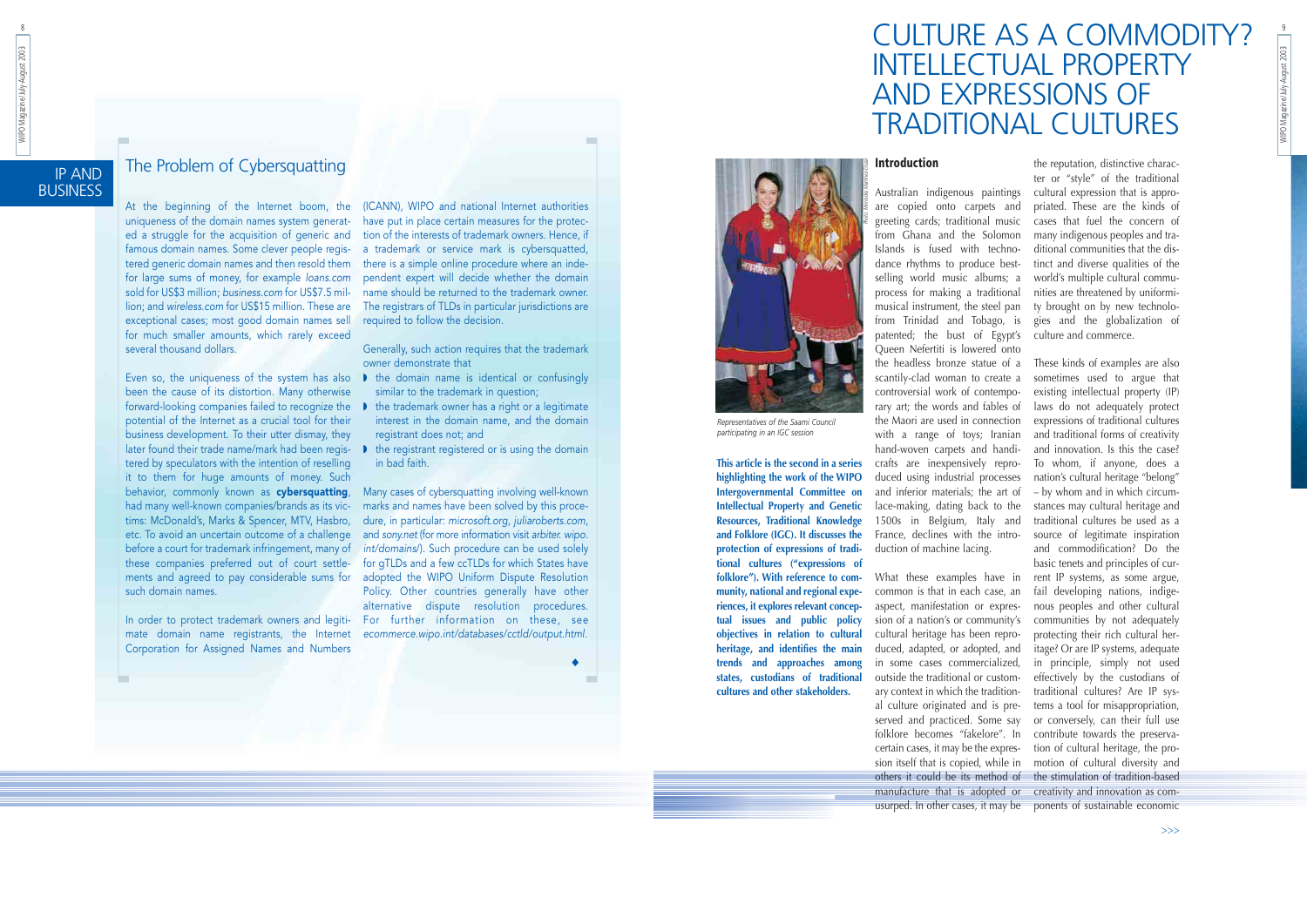11

notions, there is a relationship between them, which requires greater understanding, balance and coordination.

WIPO's work has also led to a finer calibration of the varied IPrelated needs and strategies of the custodians of traditional cultures. While some communities wish to claim and exercise IP in their tradition-based creations and innovations to enable them to exploit them commercially, others may wish to claim IP in order to prevent the use and commercialization of their cultural heritage and TCEs by others, including culturally offensive or demeaning use. On the other hand, some communities may wish only to prevent others from gaining or maintaining IP rights over derivations and adaptations of TCEs (so-called

"defensive protection").

#### *"Traditional"*

The term "traditional" has also been discussed and elucidated within the IGC. While the cultural heritage of a community or nation lies at the heart of its identity and links its past with its present and future, cultural heritage is also "living" – it is constantly recreated by nations and communities in response to their environment, their interaction with nature and their historical conditions of existence. As the Japanese industrial designer Sori Yanagi has said, incorporating the element of

traditional folk craft into modern design can be more valuable than imitating folk craft itself. While it is often thought that tradition is only about imitation and reproduction, it is also about innovation and creation within the traditional framework. Thus, the term "traditional" does not mean "old" but rather that the cultural expressions derive from or are based upon tradition, identify or are associated with an indigenous or traditional people and may be made or practiced in traditional ways.

From an IP perspective, a contemporary literary and artistic production based upon, derived from or inspired by traditional culture that incorporates new elements or expression is a "new" work, which is generally protected by existing copyright. For example,

the Australian case *Milpurrurru v Indofurn Pty Ltd (1995) 30 IPR <sup>209</sup>* involved carpets which reproduced (without permission) either all or parts of well-known works, based on traditional creation stories, made by indigenous artists. The artists successfully claimed infringement of copyright [**see photo above**]. Similarly, a new design, although traditionbased, can receive industrial design protection. For example, Mr. Cun Fablao, a designer from the Yunnan Province, China received industrial design protection for his tradition-based silverplated tea-set [**see photo on page 13**].

However, the law makes no distinction based on "authenticity" or the identity of the author. The originality requirement of copyright would be met by an author who is

10

development? Is cultural diversity best served by preserving existing cultures or by allowing cultures to mix and influence each other?

These and other questions move within the deeper philosophical currents flowing through WIPO's work on traditional cultural expressions (TCEs), or "expressions of folklore". They tend to emerge in the shallows of a debate over whether existing IP systems adequately protect TCEs, or whether new, stand-alone *sui generis* systems are needed.

WIPO's work on TCEs began several decades ago, leading *inter alia* to an amendment to the Berne Convention in 1967 which provides a mechanism for the international protection of unpublished and anonymous works and, in 1982, to Model Provisions for national laws, developed jointly by WIPO and the United Nations Educational, Scientific and Cultural Organization (UNESCO). More recently, the IGC has made progress in surveying community, national and regional experiences with the protection of TCEs, and, on the basis of these, developing a range of policy options and concrete and practical tools for better understanding and managing the relationship between IP systems and TCEs. This article briefly reviews some of these developments.

#### **Describing traditional cultural expressions**

The term "traditional cultural expressions" (or, "expressions of folklore") and other terms referring to more or less the same subject matter such as "indigenous culture and intellectual property" and "intangible and tangible cultural heritage" potentially cover an enormous variety of customs, traditions, forms of artistic expression, knowledge, beliefs, products, and processes of production that originate in many communities throughout the world.

The terms "traditional cultural expressions" and "expressions of folklore" are used synonymously in this article. "Traditional cultural expressions" (or TCEs) is used as a neutral working term because some communities have expressed reservations about the negative connotations of the word "folklore."

TCEs may be either intangible, tangible or, most usually, a combination of the two. For example, the Mardi Gras "Indians" of New Orleans exhibit a true example of tangible (costumes, instruments, floats) and intangible (music, song, dance, chant) elements of traditional culture that cannot be separated. In some cases, TCEs may be associated with technical know-how (referred to as "traditional knowledge" in the IGC), but this is not always the case.

For present purposes, TCEs could be described broadly as productions consisting of characteristic elements of the traditional cultural heritage developed and maintained by a community or individuals, including verbal expressions, such as folk tales, folk poetry and riddles, signs, symbols and indications; musical expressions, such as folk songs and instrumental music; expressions by actions, such as folk dances, plays and artistic forms or rituals; and, tangible expressions, such as drawings, paintings, carvings, sculptures, pottery, terracotta, mosaic, woodwork, metalware, jewelry, basket-weaving, needlework, textiles, carpets, costumes, crafts, musical instruments and architectural forms.

#### **Key concepts**

#### *"Protection" and "preservation/safeguarding"*

It has been necessary to clarify and articulate the distinct notions of "IP protection" and "preservation/safeguarding" when applied to cultural heritage. The term "protection" is widely used, but this can mask a whole range of potential objectives. In some cases, it appears that the needs of indigenous and traditional communities are perhaps more concerned with preservation and safeguarding than IP protection. While "IP protection" and "preservation/safeguarding" are distinct



*The indigenous artist of this well-known work based on traditional creation stories successfully claimed infringement of copyright against the maker of the carpet at right.*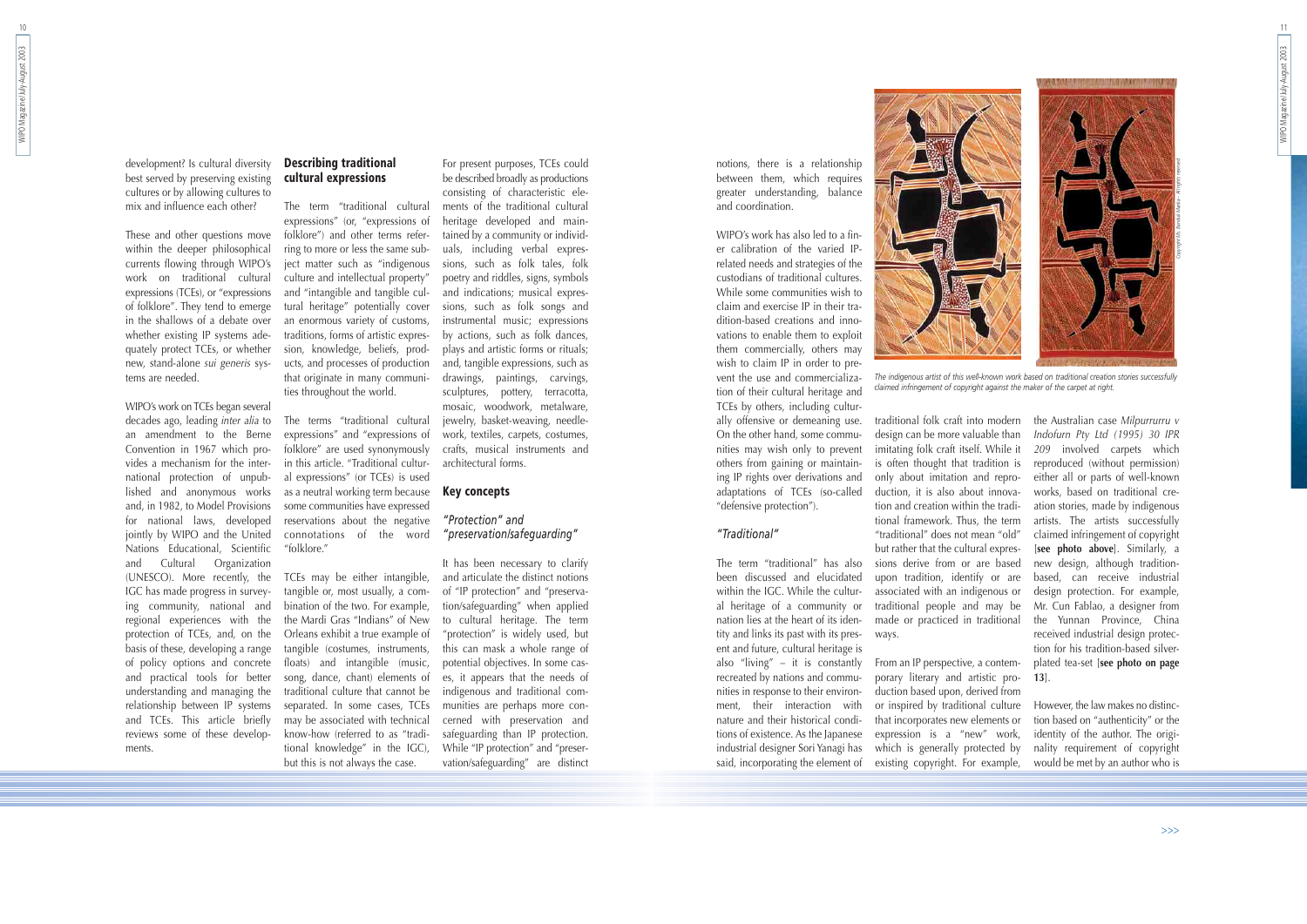13

regional experiences. Building on previous fact-finding and consultations on TCEs, this information includes a full report on the results of a questionnaire issued to all states in 2001; a practical study, written by an Australian indigenous lawyer, on the actual experiences of indigenous Australians with the current IP system; a report on national experiences in India, Indonesia and the Philippines; and, presentations on existing or proposed *sui generis* systems and mechanisms for TCEs protection (all available at *www.wipo.int/globalissues/cultural/ index.html*).

These information sources evidence a wide diversity of approaches to the legal protection of TCEs. For example, several states already provide specific legal protection for TCEs principally within copyright legislation. In most of these cases, the provisions are based, to differing degrees, upon the Model Provisions, 1982. However, it appears that there are few countries in which such provisions are actively utilized. In this respect, the IGC has endorsed enhanced legal-technical cooperation for the strengthening and more effective implementation of national systems. Many states have also suggested that it would be desirable to provide states and regional organizations with updated and improved guidelines or model provisions for national laws.



A few states, such as Panama and the Philippines, have established stand-alone *sui generis* systems. For example, Panama's law, the "Special Intellectual Property Regime on Collective Rights of Indigenous Peoples for the Protection and Defense of their Cultural Identity as their Traditional Knowledge" of 2000, provides perpetual and collective IP-type protection, based upon registration, for the handicrafts and other creations of its indigenous peoples. The Bangui Agreement of the African Intellectual Property Organization (OAPI), as revised in 1999, also establishes *sui generis* protection for TCEs. More recently, the Secretariat of the Pacific Community has developed a *sui generis* mod-

However, there are other states that argue that no specific protec-

el law for Pacific Island countries. dances, songs, handicraft, designs tion for TCEs is necessary or desir able. They argue that existing and conventional IP systems are ade quate, if their full potential is explored. Members of cultural communities as well as others are free to create and innovate on the basis of their cultural traditions, and acquire and benefit from any IP that may subsist in the cre ations and innovations (as the copyright and industrial designs examples on page 11 show). Interestingly, quite a number of countries from all regions regard folklore as part of the "public domain" (as discussed on page 12). For example, the copyright law of one country expressly considers "folklore works and traditions of unknown authors" to be in the public domain. Another article of the same law states: "Indigenous art in all its forms, including and sculptures, shall belong to the cultural heritage."

12

not a member of the relevant community in which the tradition<br>originated or has been originated or preserved. Ironically, the greater the borrowing and adaptation (or "distortion", depending on one's perspective) made to the TCE, the greater the chances that the derivative product will emerge as a "new" IP-protected creation. This is the root of the complaint by communities who wish to prevent or control the use of their cultures as sources for "new" creations by third parties operating outside the traditional or customary context. However, not only third parties can benefit. Indigenous and traditional communities and individuals can also receive IP protection for their tradition-based creations and innovations as a contribution to their economic development. This, it could be argued, is how the IP system properly functions – not to reward the mere preservation of the past, but rather as a tool to revitalize it and incentivize tradition-based creativity for economic growth.

#### *The "public domain"*

Clarity on the appropriate role, contours and boundaries of the "public domain" are also integral to developing an effective conceptual framework for the protection of TCEs. While contemporary tradition- based creativity appears Indigenous and other cultural more or less protected by conventional IP laws, pre-existing cultur-

imitations and recreations of it, are regarded by the IP system as "public domain." Some argue that the public domain character of pre-existing cultural heritage does not hamper its development – on the contrary, copyright encourages members of a community to keep alive pre-existing cultural heritage by providing individuals of the community with copyright protection when they use various expressions of it in their presentday creations or works. A robust public domain approach allows too for the kind of cultural flows and exchanges that have forever marked music and other cultural forms. Musical traditions such as jazz emerged in the early twentieth century in cultural crossroads such as New Orleans, combining elements of African American, Afro-Caribbean and European cultures. Rock music evolved from blues, valuing or rewarding imitation, revision and improvisation. So too, cultural expressions and practices from "dominant cultures" continue to be absorbed and popularized in less dominant cultures. Is it intended to control or levy compensation for all these kinds of flows and exchanges? What of the development of a Brazilian style of *jujitsu*, introduced into Brazil by a Japanese national?

al heritage *per se*, as well as mere traditional cultures under IP law. communities, however, challenge the "public domain" status of

They argue validly that the "public domain" is purely a construct of the IP system and that it does not take into account private domains established by indigenous and customary legal systems. Their TCEs, they argue, were never protected and are thus not part of a "public domain". Furthermore, they question whether the "public domain" status of cultural heritage, as seen through the eyes of the IP system, offers the greatest opportunities for creation and development. Should all historic materials be denied protection simply because they are not recent enough? Providing IP protection only for contemporary tradition-based creations is an inappropriate "survival of the fittest" approach that does not best serve cultural diversity and cultural preservation, it is argued. Almost everything created has cultural and historic antecedents, this line of thinking holds, and systems should be established that yield benefits to cultural communities from all creations and innovations that draw upon tradition. These are also forceful arguments pulsating through the IGC's work.

#### **Trends and experiences at local, national and regional levels**

One of the deliverables of the IGC's work so far has been the gathering, analysis and publication of extensive information on actual community, national and



*Mr. Cun Fablao, a designer from the Yunnan Province, China, received industrial design protection for his tradition-based silver-plated tea-set.*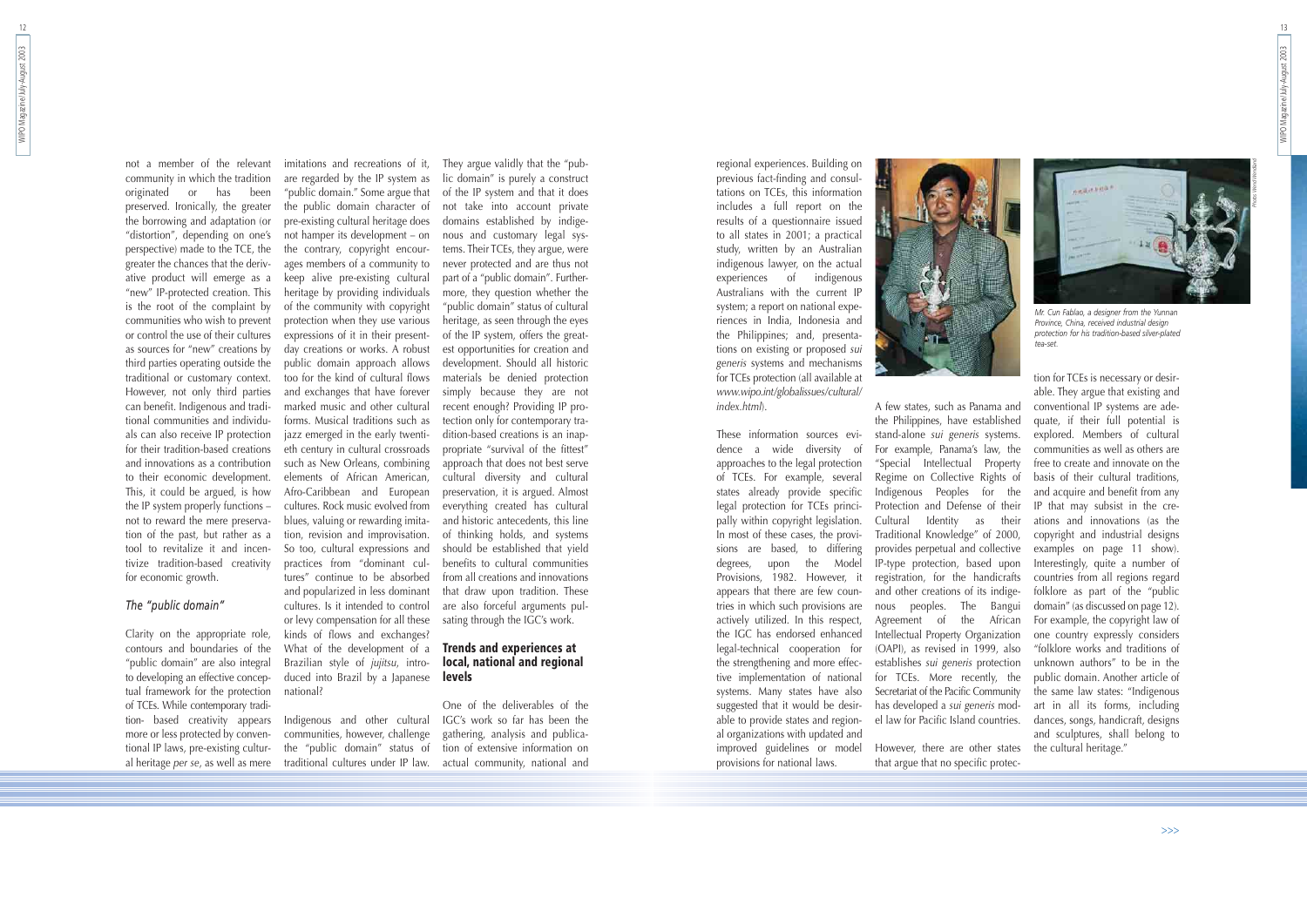## EXPLORING GENETIC RESOURCES, TRADITIONAL KNOWLEDGE AND FOLKLORE IN ISFAHAN

WIPO Magazine/July-August 2003

WIPO Magazine/July-August 2003

15

Isfahan, the ancient capital of Safviyeh Dynasty in Iran, an historic treasure house of cultural heritage and still a thriving workshop of creativity and artisanship, recently played host to the first Interregional Seminar on Intellectual Property and Genetic Resources, Traditional Knowledge and Folklore to be held in the Islamic Republic of Iran.

WIPO cooperated with the State Organization for Registration of Deeds and Properties and the Iranian Handicrafts Organization to convene the Seminar, which drew participants and speakers from 28 countries across Asia, the Arab region, Africa, Latin America and Europe, as well as the Economic Cooperation Organization and the United Nations Permanent Forum on Indigenous Issues. Those taking part included senior community representatives and government officials who brought to the seminar a diverse array of practical and policy experience concerning genetic In his inaugural speech, resources, traditional knowledge and expressions of traditional cultural expressions (or folklore), especially handicrafts.

The Seminar reviewed current regional and international developments and analyzed the practical and policy options for custodians of genetic resources, holders of traditional knowledge and folklore, and other stakeholders. A particular focus was the range of intellectual property issues and practical initiatives under discussion in the WIPO Intergovernmental Committee on

"I believe that defending intellectual properties should be valued and no effort should be spared from achieving such a goal," Mr. Rafsaniani added.

Intellectual Property and Genetic Resources, Traditional Knowledge and Folklore (IGC). The Seminar included a ground-breaking work-

shop on a practical policy tool under development by WIPO in consultation with stakeholders and Member States, a draft Practical Guide for the Legal Protection of Traditional Cultural Expressions.

The meeting issued the Isfahan Declaration as a statement of recommendations for future inter national work in this area, including proposals for WIPO's work and the future of the IGC. This Declaration was subsequently presented to the IGC at its fifth session in July 2003.

The Seminar was inaugurated by H.E. Ayatollah Akbar Hashemi Rafsanjani, former President of the Republic and Chairman of The Expediency Council of the Islamic Republic of Iran, as well as other officials from Iran, the region, WIPO and other UN organizations.

### **IP and Islamic Jurisprudence**

Mr. Rafsanjani set out a strong rationale for the protection of intellectual property rights from the point of view of a political leader in terms of Islamic values and jurisprudence. He suggested that Islamic jurisprudence should have a role in the development of intellectual property law. "I take it as a movement aimed at reviving values as well as seeking justice and development," he said. "I believe that the attempts made by WIPO to institutionalize intellectual properties should be considered seriously."

"Defending intellectual properties, which were plundered at various historical points rather than being acknowledged as properties, prevents harm to the history of mankind," he added. "This is comparable to inventions, initiatives and modern knowledge which should not be exclusive to any individual, city or country."

erally or state-recognized Native – their communities for the effec-Based upon the wealth of legal analyses, national and regional submissions, reports and other materials considered by the IGC so far, it is perhaps possible to begin to distill and annotate the various policy and legislative options available to states and tive and appropriate protection of TCEs. These may in due course

The Expediency Council Chairman pointed out that promotion of science, art and literature is one of the decisive factors contributing to development of the human community and world states. He added that to achieve such a development, the human community should respect individual achievements and rights, which is also justifiable under Islamic law.

Mr. Rafsanjani stressed that a community or nation that values intellectuals' initiatives, art and craftsmanship is well on the way to encouraging development.

◆

14

It should be noted, however, that not only copyright and industrial designs are relevant to TCEs. Australia, Canada, New Zealand and Portugal have provided examples of the use of trademarks, particularly certification marks, to ensure the authenticity and quality of indigenous arts and **Concluding comments** crafts. Unfair competition is another part of the IP system that While the deeper questions could be useful, particularly to combat false and misleading indications as to the authenticity of certain creations, notably arts and crafts. And, the WIPO Performances and Phonograms Treaty (WPPT) of 1996 provides international protection for the performers of "expressions of folklore."

Some states consider that adapta-alone systems. It is unlikely that tions to existing rights and/or some special measures within the IP system may be necessary to meet specific needs – for instance, copyright protection for collective works, or works that have not been fixed (e.g. works that have been passed only in oral form), as well as special remedies for copyright infringement that is also culturally offensive. In the trademark area, the United States of America has, for example, established a database that may be searched to prevent the registration of a mark confusingly similar to an official insignia of a fed-American tribe. In New Zealand, a recent amendment to the Trade

Marks Act allows the Commissioner of Trade Marks to refuse to register a trademark when its use or registration would be likely to offend a significant section of the community, including the Maori people.

underlying the IGC's work may emerge in the form of two seemingly opposed views, one in favor of new *sui generis* systems and the other supporting extended use of existing rights, it is likely that in the longer term, solutions will be found in a range of options, drawing from existing rights, adapted or enhanced existing rights and, where necessary, new, standone single form of TCE protection will meet all the positive and defensive protection needs of a traditional community. Non-IP laws and tools, such as cultural heritage and "truth-in-marketing" laws, are also highly relevant and useful.

form the basis for recommendations, guidelines, model provisions or frameworks for the effective national, regional and international protection of TCEs.

As a complement to such policy development, work is also continuing on concrete capacity-building tools that can be no less valuable in a practical context. A practical guide is being developed which will draw together previous experiences in the form of best practices and guidelines as a resource for national and regional policymakers, legislators, legal draftsmen, communities and other stakeholders. WIPO continues to provide, upon request, legislative advice and information and contributed, for example, to the development of the South Pacific model law that addresses TCEs in particular. Work is also being undertaken on a customary/indigenous law study as well as on the development of model licensing agreements and codes of conduct for use by documentation centers, museums, archives and other cultural heritage institutions to assist them in managing the IP aspects of their collections.

◆



*H.E. Ayatollah Akbar Hashemi Rafsanjani inaugurates the seminar.*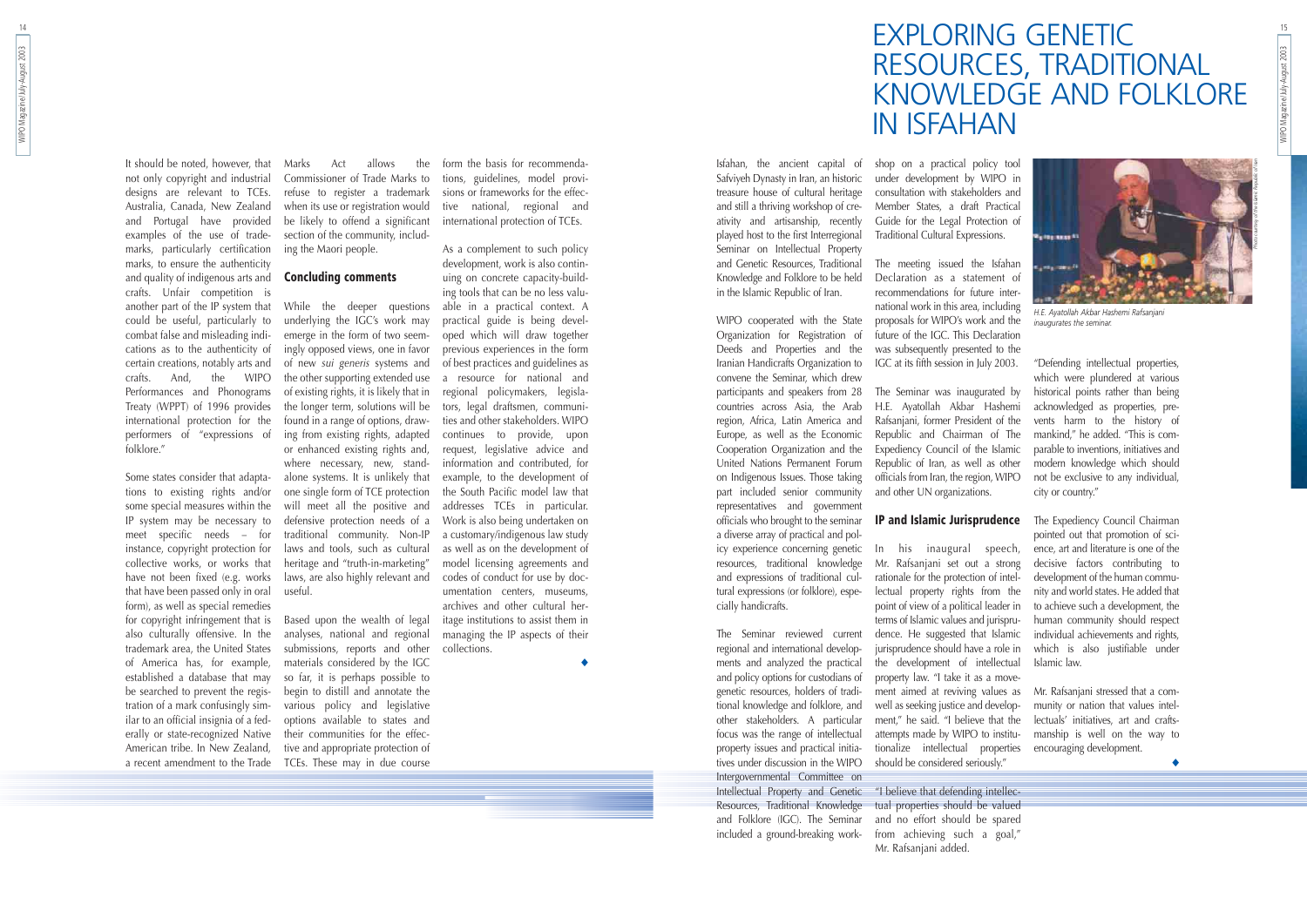*Sometimes, an artist's ambition is to achieve what nobody else has ever achieved. His contemporary world is not enough, which is why his imagination pushes him towards what is yet to come.*



#### **On the act of creation**

*The artist himself when he undertakes a piece of work doesn't know where it will take him. But sometimes, certain elements help him achieve something, and it can take just a second, then it goes away just as quickly. That's why creation is such a difficult and stringent process – it really is. I sometimes wait till the children are asleep, till it's all quiet, till the circumstances are favorable, to think about certain things, write, make drawings, go back to some of my old ideas, conceive a technique and develop it – for the day after, if it's possible.*

*Anything that keeps me away from it worries me and even makes me a bit tired. Creativity is life. I'd rather die than become unable to create. It is passion. I mean that when you really love your job, you cannot forsake it. It is like your own child: you cannot forsake your own child.*

*I think that as an artist, my dream is to devote every minute of my life to creation and creativity.*

### **On her works**

*Every time I go to my studio, most difficult thing. I'm in a festive mood, I feel happy. I'm always happy in my studio, because my whole life is there. people, it's as if you were creating*

*The most important thing to me is that I end up creating a beautiful piece of work, an object filled is beautiful, it becomes a work of functional object, you don't know whether people appreciate it for its beauty or for its usefulness. For instance, when people see a chandelier, they say: "Wow, it's beautiful!" They don't say: I think it's an instinctive reaction. The beauty of an object outmatches its functionality.*

### **works**

*I started signing my works in order to protect myself. Protecting artistic works and creations is the*

*with beauty. So long as an object it's great. But if they copy your art. Of course, when you create a commercial reasons, then it's worthings within a school. If those who copy your work do it moved by a new kind of creativity, in schools or universities, for the purpose of developing your original idea and taking it further, then work for purely materialistic and rying, because they lessen your vital resources and deprive you of the means which enable you to keep creating.*

*If your work is copied by other*

*"Wow, it gives a good light!" And hands of people I don't know at* **On the concept of protecting** *a piece of myself. I hope people It's true - my works end up in the all. But I'd like to tell them that I experienced lots of sensations while creating those works. In each of the objects I create, I put feel for my works the same sensations I felt while creating them. If somebody can experience and develop that feeling, then I'll be satisfied…*

◆

### *CREATIVE PLANET* – SADIKA, GLASS ARTIST



**Sadika Kamoun, a Tunisian glass artist, lights up the screen in the second film from Creative Planet (see WIPO Magazine May/June 2003), a series produced by WIPO to explore the work and motivations of creative artists and innovators. This soft-spoken woman conveys a deep passion for her work and creations in simple, clear expressions. Her words describe her art and demonstrate the close relationship between an artist and her creation.**

**Sadika's works, sold out of her workshop in Tunis, have been exhibited in galleries and exhibitions in Europe and around the world. Sadika tries to transmit the love of her art through the delicate beauty of her works, so that those who purchase them will enjoy them as she enjoys making them. It is arduous and tiring work – a glass blower's oven must be on 24 hours a day throughout the year - but as Sadika's words explain below, for her it is a labor of love.**

#### **On her medium**

*Glass is a living matter, especially when you shape it. Of course, since glass is a transparent, delicate matter, it can break within a*



*second. But at the same time, you need strength to shape it. Shaping glass is a difficult job, it's true, because you have to work in a very hot environment. But when you're passionate – I mean, when you really love your job – you cannot get away from it.*

*I chose glass because it is, beyond any doubt, the material that most helps me communicate my feelings.*

#### **On the heritage of glass**

*The history of glass is a very rich one, and almost as old as man's history, I would say. Creation cannot start from nothing, it's impossible. Everyone has to work using existing matter, things from their heritage, traditional forms – even though we evolve in a contemporary world.*

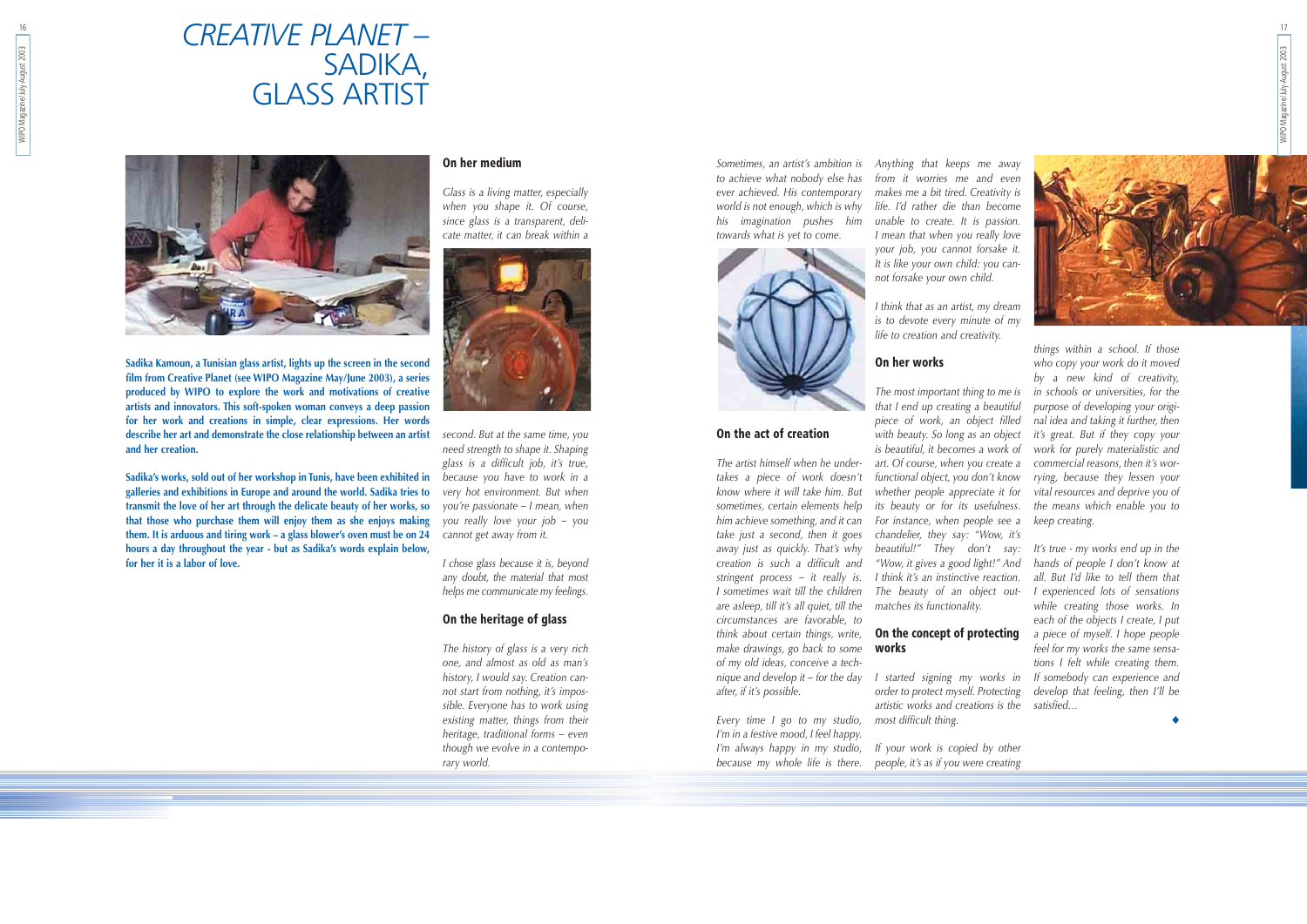of fixation, the right of reproduction of fixations, the right of distribution of fixations, the right of rebroadcasting, the right of simultaneous retransmission, the right of making available fixed broadcasts, the right of deferred broadcasting, and the right of communication to the public. It was agreed that these issues would be re-visited at the next meeting of the SCCR in November.

#### **Proposals on Outstanding Points**

The SCCR continued to examine the proposals submitted by the various Member States to achieve clarification and consensus on the outstanding points. Among several proposals considered, a paper submitted by Japan urged caution on webcasters' rights and pointed out that updating the scope and level of protection of broadcasting organizations' rights was an urgent matter. It noted, however, that the protection of webcasting activities was a newly emerging issue that merited more thorough consideration. Many developing countries endorsed this position, recognizing that the Internet has evolved into an important channel for distributing content that is protected by copyright or related rights through various free or subscription-based services.

Internet streaming is one of two principal methods for users to access sound and/or images over the Internet. The first method is downloads, whereby a file on a server is accessed by a remote user, transmitted over the Internet in the form of "packets" to the user's machine and saved there locally, in most cases on the hard drive. The second is "streaming," which is an Internet data transfer technique that allows users to see and hear audio and video files without lengthy download times. The host or source "streams" small packets of information over the Internet to the user, who can access the content as it is received. The stream may be a archived file.

### SHORING UP PROTECTION FOR BROADCASTING **ORGANIZATIONS** COMMITTEE COMMITTEE<br>MEETINGS

The common underlying feature of all types of Internet streaming is that files are not saved locally on the user's machine. Delegates stressed, however, the difficulty in distinguishing between certain protected streaming emanating from broadcasting organizations and individual-based streaming that could be conducted without 2004. investment on an amateur basis. It was also pointed out, however, that Internet streaming, or "webcasting," is a new way of transmitting content to consumers that requires significant investment and deserves protection in its own right. Support was also

real time (live) transmission or an limited. While there is potential expressed for protection of the simultaneous Internet distribution of over-the-air broadcasts. Some developing country delegations stressed that webcasting was generally unknown in their countries as Internet access itself is very in this new area of activity, delegates agreed that more information and discussion are essential.

of the rights to be granted to review and upgrade existing interage. The SCCR was attended by lem in many parts of the world, Talks to update the intellectual property rights of broadcasters, which are currently dealt with by the 1961 Rome Convention on the Protection of Performers, Producers of Phonograms and Broadcasting Organizations, began in the 1990s. The advent of new types of communications for radio and television programs and of content distribution over the Internet has made it necessary to national standards to ensure an appropriate balance between the different interests of all stakeholders and those of the general public. A growing signal piracy probparticularly of digitized prebroadcast signals, has also generated a need to discuss the nature and scope of protection for broadcasts.

With respect to discussions on the protection of non-original databases, the Committee decided, in view of the limited developments that had taken place on the subject, to take the matter up only at its next meeting in the first half of

◆

The WIPO Standing Committee sidelines of the SCCR meeting,

on Copyright and Related Rights contributed to a better understanding of the issues at stake in relation to this new and evolving activity.

(SCCR), which met in Geneva from June 23 to 27, made progress in identifying the scope broadcasting organizations in a multilateral treaty which would, if adopted, update international regulations in this area and bring them into line with the digital delegates from 77 Member States, the European Community, seven intergovernmental and 45 nongovernmental organizations and various other stakeholders representing broadcasting organizations, content providers such as A broad consensus exists on the center on those already outlined the film and music industries, and civil society. A seminar on webcasting, which took place on the number of key issues.

need to upgrade these rights. The committee made progress on a

#### **Identifying the Beneficiaries**

First, in relation to identifying the beneficiaries, the committee explored whether only organizations that broadcast over the air are to be given better protection, or whether such protection should also be extended to cablecasters and certain categories of webcasters. Many delegations expressed the belief that traditional broadcasting and cable-originated programs would benefit from protection in a new treaty and that, as webcasting was a new and evolving activity, it deserved further analysis. The possibility of protecting real-time streaming in which broadcasting occurs simultaneously over the air and on the Internet by broadcasting organizations was also discussed.

#### **Rights to be Granted**

Second, the committee made progress in discussing the rights to be granted to those beneficiaries. The economic rights proposed in the Rome Convention, and the additional protection granted under the WIPO Internet treaties (WIPO Copyright Treaty (WCT) and the WIPO Phonograms and Performances Treaty (WPPT)), as well as some new rights. A majority of delegations considered that a number of issues required further discussion, namely the right 19

>>>



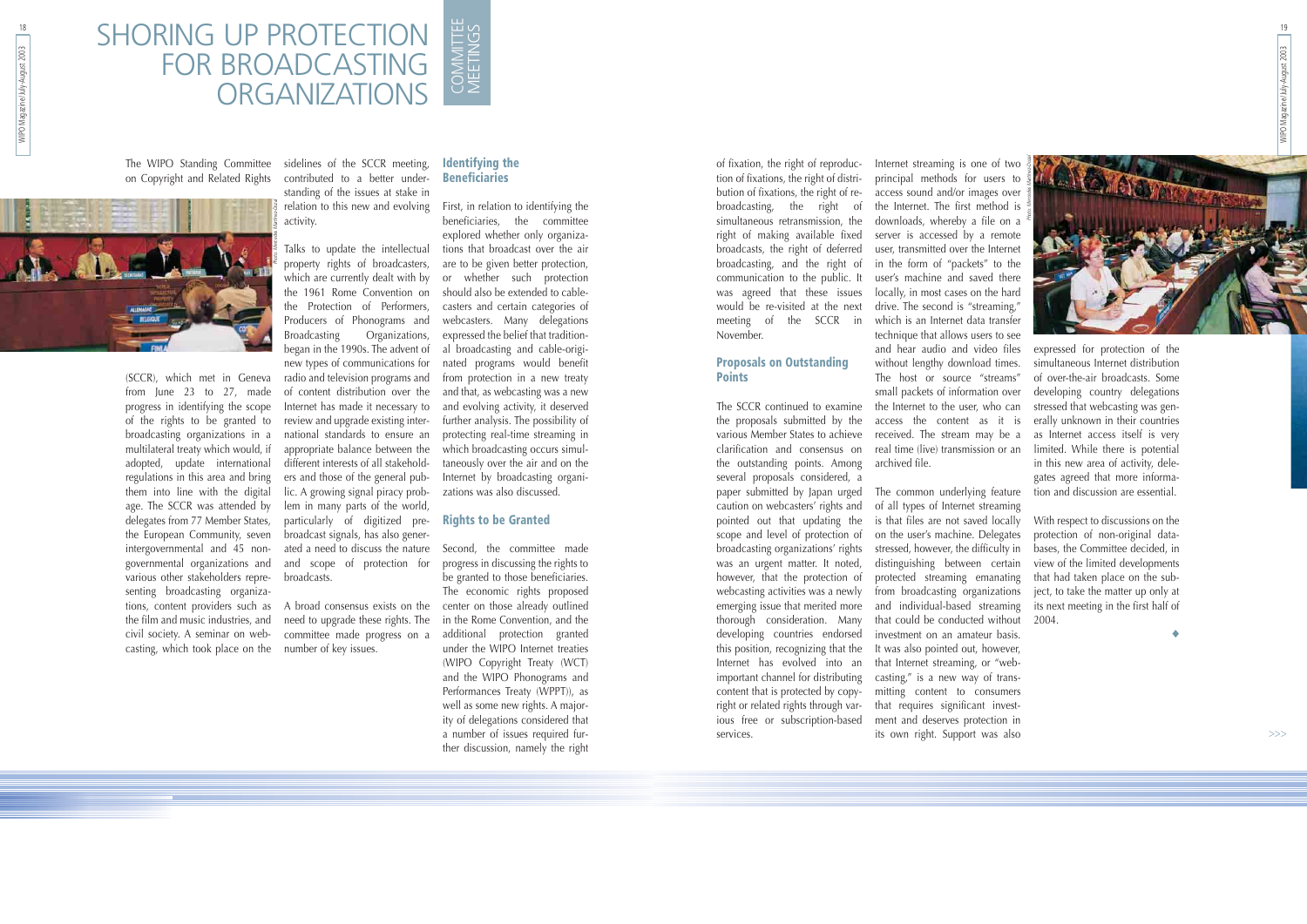WIPO Magazine/July-August 2003 212 WIPO Magazine/July-August 2003

WIPO Member States continued discussions on further global harmonization of substantive patent law during a meeting of the Standing Committee on the Law of Patents (SCP) held in Geneva from May 12 to 16. The Committee made progress in reviewing provisions of the draft Substantive Patent Law Treaty (SPLT), which aims to simplify, streamline and achieve greater convergence among national law and practice in the examination and grant of patents.

The draft SPLT covers a number of basic legal principles that govern the grant and validity of patents in different countries of the world, such as definition of prior art, novelty, inventive step (non-obviousness), industrial applicability (utility), sufficiency of disclosure and the structure and interpretation of claims.

establishing a common understanding on several issues arising that any delegation could re-open discussions on these matters at any time in the future. For example, progress was made in respect to the introduction of a grace period refers to a specified period of time preceding the filing date of a patent application during which the disclosure of the invendoes not affect its patentability.

> ◆ classification-based traditional knowledge as prior art and thereby will facilitate information searches relating to traditional knowledge-based innovations.

### NEW EFFORTS TO MAKE IP ENFORCEMENT MORE **EFFECTIVE**

### REVIEW OF PROVISIONS UPDATE OF PATENT ON PATENT LAW HARMONIZATION INFORMATION **RETRIEVAL SYSTEMS**

The SCP made further headway in The Working Group on the from differences that exist among June 4 to 13, agreed to incorpopatent systems. Provisional agree-rate additional classifications ment was reached on a number of for \_traditional \_knowledge-based elements on the understanding inventions and business-methods' period in the draft SPLT. A grace tion. This system is periodically tion, under certain circumstances, and search tool, for specialists International Patent Classification (IPC), meeting in Geneva from patents into the IPC. The IPC is a hierarchical classification system covering all fields of technology, which is indispensable for efficient retrieval of patent informarevised to take account of technological developments and to ensure a more user-friendly and accessible patent classification and non-specialists alike. The current (seventh) edition of the IPC

On a number of other subjects, however, important differences in patent systems remain and require further reflection. One such issue relates to the extent to which the and will reflect many changes in SPLT should allow contracting parties to retain divergent laws and practices, bearing in mind that the objective of the draft treaty is to harmonize patent law and practice. Proposals relating to the protection of public health, genetic resources, traditional knowledge and a number of other public policy issues, which the SCP agreed to include in the draft Treaty at its December 2002 meeting, were not discussed (see WIPO Magazine Jan/Feb 2003). entered into force on January 1, 2000. The next edition, to be published in June 2004, will enter into force from January 1, 2005 evolving fields of technology. The Working Group responsible for the revision of the system agreed to create and incorporate into the IPC a new main category of information on traditional medicine based on the use of plants, comprising more than 200 subdivisions in its English version. Such information represents the most important part of documented traditional knowledge. This new enhancement provides access to

- the development of national strategies in order to render enforcement of intellectual property rights more effective;
- assistance by the private sector to enforcement agencies in the identification of counterfeit and pirated goods, training, and activities relating to education and awareness building;
- the socio-economic impact of counterfeiting and piracy; and
- the implementation of procedures and mechanisms for appropriate and effective border measures.

## 20 WIPO Magazine/July-August 2003 WIPO Magazine/July-August 2003

Committee on Enforcement, which was established to explore issues relating to the enforcement of intellectual property rights adopted a number of conclusions (IPRs) took place in Geneva from June 11 to 13. The Committee was created following a decision by Member States to merge the work of the Advisory Committee on Enforcement of Industrial Property Rights (ACE/IP) with that of the Advisory Committee on Management and Enforcement of Copyright and Related Rights in Global Information Networks (ACMEC) in 2002. Its mandate is Enforcement Issues and Strategies defined as technical assistance and coordination, and excludes norm setting. In its activities, the Committee will focus on coordinating with various organizations and private sector activities to combat counterfeiting and piracy, public education, assistance, undertaking of national and regional training programs for all relevant stakeholders and exchange of information on enforcement issues through the forum.

At the outset of the meeting, the representatives of WIPO Member States and the various intergovernmental and non-governmental organizations with observer status agreed that WIPO is in an eminently appropriate position to provide technical assistance and education and to contribute to the creation of awareness in this field. Under the guidance of the Chairman of the Committee, Mr. Henry Olsson, Special Government Advisor, Ministry of Justice of Sweden, the Committee on issues pertaining to the enforcement of intellectual property rights stressing, in particular, the need for coordination, training and development of enforcement strategies. To render the electronic exchange of information more meaningful, the Committee agreed that the access to the website of the Electronic Forum on Intellectual Property (IPEIS) no longer be reserved for registered participants and that a link be provided from the WIPO website.

establishment of an electronic and 16 non-governmental organi-The participants welcomed the establishment of the Committee as a forum for discussion on enforcement matters, in particular regarding technical assistance and cooperation. Some 106 representatives from 72 Member States, five inter-governmental zations discussed issues pertaining to the enforcement of intellec-also include specific presentatual property rights. They tions by experts from the judiciary identified, as a theme of particular interest for further examination and discussion at the next



meeting of the Committee, scheduled to be held in 2004, the role of the judicial and quasi-judicial authorities and of prosecutors in the field of enforcement of intellectual property rights, as well as related problems such as litigation cost.

Support as well as some reservations were expressed on a considerable number of other themes which were proposed. These included further topics suggested by the WIPO Secretariat, such as

In order to provide its members with examples reflecting experience in the field of IP enforcement and to stimulate the discussion of issues with particular practical relevance, the next meeting of the Committee will and other areas.



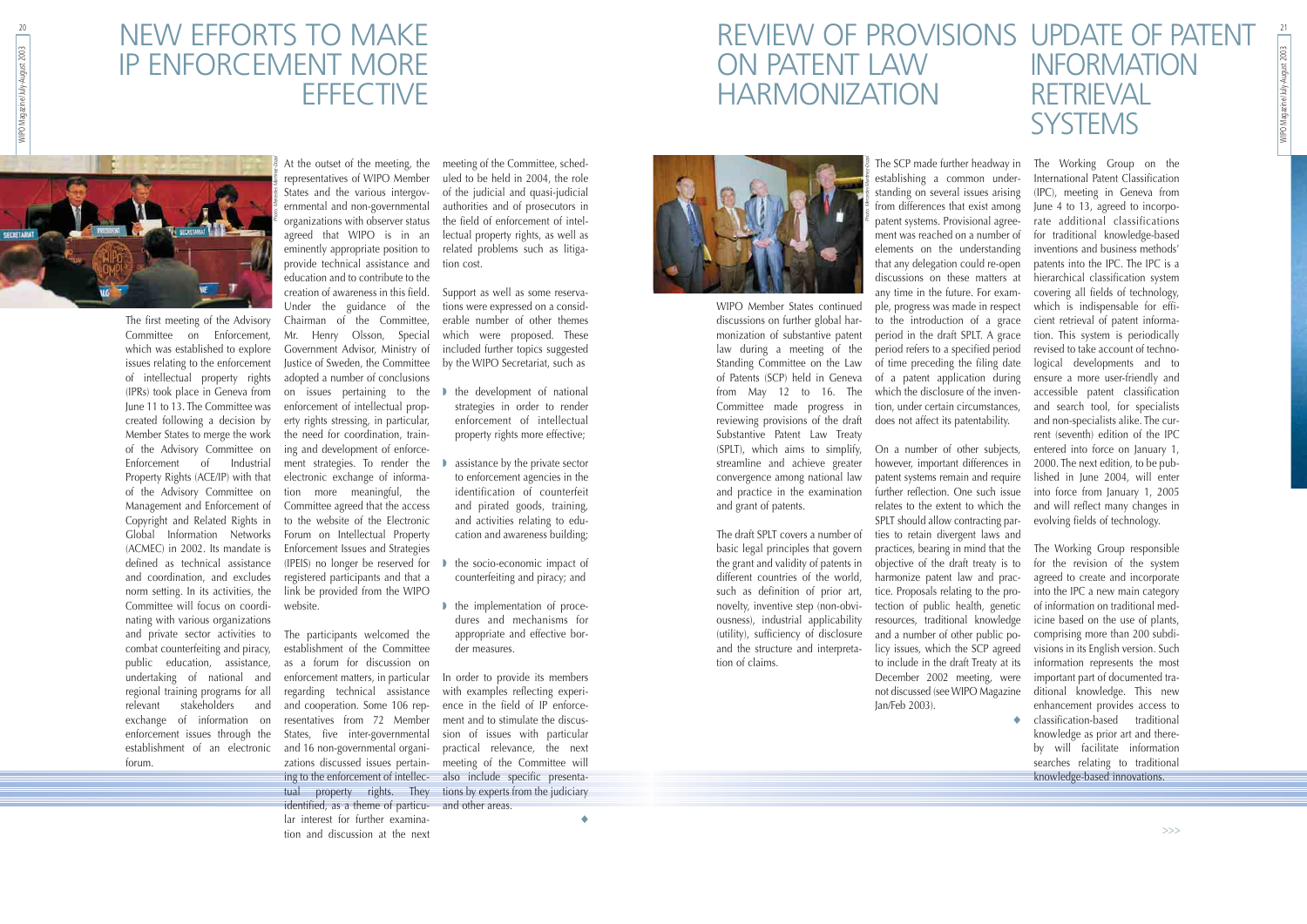### SCIT REVIEWS STANDARDS AND DOCUMENTATION

The Standards and Documentation Working Group (SDWG) of the Standing Committee on Information Technologies (SCIT), which met in Geneva from May 5 to 8, agreed on a number of standards associated with the recording, storage, exchange and retrieval of patent, trademark and industrial design information. Such standards play a central role in facilitating access to intellectual property information, particularly in light of the steep rise in the number of patent documents processed by industrial property offices around the world.

January 1, 2005.

The SDWG adopted a revision of a WIPO Standard (ST.8) regarding the recording of International Patent Classification (IPC) symbols on machine-readable formats. The IPC is a uniform system of classification of patents designed to facilitate retrieval of patent information. Delegates also agreed to revise two additional standards (ST.10/B and ST.10/C) related to bibliographic data components of patent documents. These revisions are intended to bring the standards in line WIPO would explore the possible

The SDWG also made progress in discussions on the need for new codes for Internationally Agreed Numbers for the Identification of Bibliographic Data (INID), in anticipation of the entry into force of the 1999 Act of the Hague Agreement Concerning the International Registration of Industrial Designs.

with the program of IPC reform transfer of this system to the which is due to take effect from WIPONET platform to encourage more widespread use of the inventory.

in establishing an inventory of electronic data products for the purposes of disseminating intellectual property information. A prototype system hosted on the website of the State Office for Inventions and Trademarks of Romania which allows intellectual property offices to present information about their official gazettes, books, CD-ROMs containing industrial property and other information was presented to the working group in December 2002. It was agreed that the Romanian Office and

Delegates also reviewed progress States, generating efficiency gains The work of the SDWG is facilitated by the establishment of an electronic forum that enables ongoing discussion between members on specific aspects of the group's work. This minimizes the need for physical meetings, enables global consultation on the work of the SCIT, and expedites decision-making by Member in the management and implementation of existing and new IT initiatives in the Organization.

◆



22

Inventors wishing to obtain a patent are obliged to fulfill certain criteria which require the examination of the state of technological developments in the relevant sector, known as "prior art", to determine the patentability of their invention. The inclusion of this new category, in the English version of the IPC, is the result of two years of investigation by a task force comprised of representatives of China, India, Japan, United States of America and the European Patent Organization (EPO). The French version of the new scheme will be submitted for approval by the IPC Committee of Experts at next meeting in November.

#### **A Provisional Subclass for Business Methods**

The Working Group also agreed to establish a new provisional subclass of information relating to business methods patents, known as "Data processing equipment or methods specially adapted for administrative, commercial, financial, managerial, supervisory or forecasting purposes". Business methods are the subject of a rapidly growing number of patent applications relating to electronic commerce and methods of electronic administration, management and payment, especially on the Internet.

Although debates on the legal protection of business methods are continuing, elaboration of relevant classification tools is necessary for the retrieval of information contained in patent applications on this subject. Since the patenting of business methods is a recent phenomenon, the IPC does not contain an appropriate place for their classification. The working group agreed that the creation of this subclass was necessary in view of the potentially rapid growth in the number of patent documents relating to business methods. On the basis of a proposal submitted by the EPO, the working group approved a provisional scheme for the new subclass, which is expected to be completed at the next meeting of the working group.

#### **The Committee of Experts**

Changes to the IPC are prepared by the IPC Revision Working Group in the course of the IPC revision period and are subsequently approved by the IPC Committee of Experts. The current revision period runs from 1999 to 2004. Of the 13 projects considered by the Working Group at its recent session, six have been successfully completed. The Working Group is expected to complete the IPC revision program at its next session in November 2003. The results of this revision process will then be forwarded to the Committee of Experts for approval before their inclusion into the next edition of the IPC.

The IPC Committee of Experts is also carrying out a reform process designed to adapt the IPC to the electronic environment and to ensure that the system offers a more user-friendly and accessible patent classification and search tool, in particular for non-professionals. The reform process will involve the introduction of fundamental changes to the structure and use of the IPC as well as its revision process. Principles and strategic directions of the reform have been elaborated by the IPC Reform Working Group established by the Committee of Experts for this purpose.

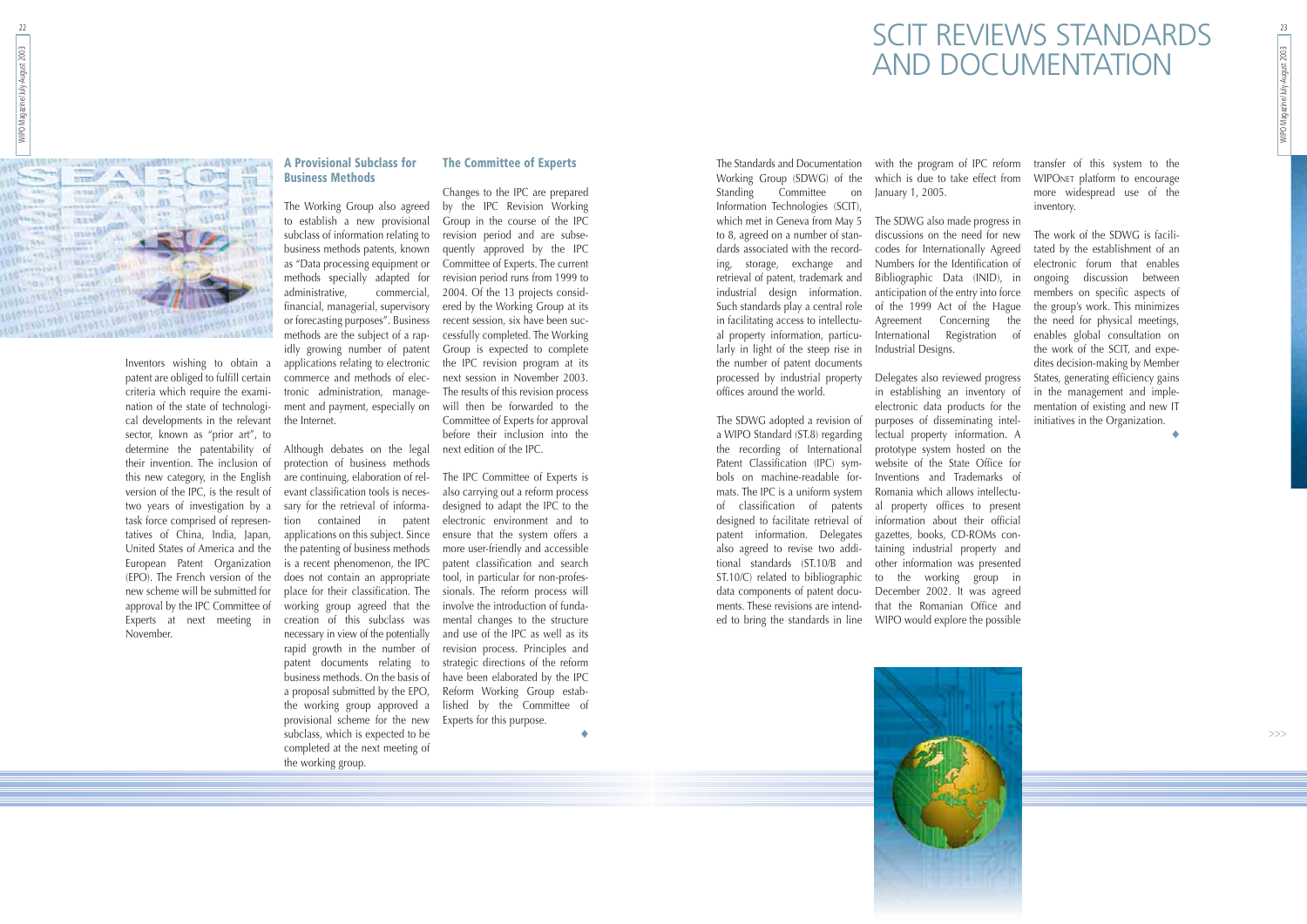**NEWS** ROUNDUP 25



WIPO Director General Kamil Idris has pledged the Organization's continuing support to the government of Belarus in further reinforcing its intellectual property system. In talks with President Alexander Lukashenko and other top government officials in Minsk on June 10 and 11, Dr. Idris welcomed Belarus' efforts to modern-



ize its legislative intellectual property framework and other initiatives to ensure that the vast human capital of the nation/is best exploited for economic growth and development.

A memorandum of understanding was signed to build on WIPO's existing cooperation with Belarus, in particular in the area of institution- building and human resources training. The Director General outlined a number of WIPO ini tiatives that could be of particular interest to Belarus. These include efforts to help small and medium sized enterprises (SMEs) to better exploit the intellectual property system, talks on intellectual prop erty aspects of traditional knowl edge and folklore, and WIPONET.

### MEMBER STATES DISCUSS BUDGET PROPOSALS FOR 2004- EN DISCUSS BUDGET<br>PROPOSALS FOR 2004-<br>2005 BIENNIUM



cials reiterated their desire to establish an Intellectual Property Center, which would promote sci entific research, training, innova tion and invention. Dr. Idris said WIPO would support the govern in particular through the WIPO Worldwide Academy.

iting WIPO delegation of their intention to join more WIPOadministered treaties. Belarus is already party to 16 of the 23 treaties administered by WIPO. Dr. Idris welcomed this strategy and recalled that it is equally important to further develop a national legislative framework that promotes indigenous innovation and creativity. He welcomed the existence of several national bodies on intellectual property within the government.

ment's efforts to set up this Center, *A Power Tool for Economic* The officials also assured the vis-discussion attended by represen-At a visit to the National Academy of Science, a presentation was made of the Director General's new book, *Intellectual Property: Growth* (see WIPO Magazine Jan/Feb 2003). The presentation was followed by a round-table tatives of government, parliament, academic and scientific circles and the National Center of Intellectual Property.

◆

WIPO Member States attending the Program and Budget Committee in Geneva from April 29 to May 1 made headway in 2003. discussions on the Organization's proposed program and budget for the 2004-2005 financial period and agreed to pursue consultations before final approval of the document in September. In line with the vision of the Organization to promote intellectual property (IP) as a tool for economic social and cultural development, activities in 2004-2005 will concentrate on yielding specific, tailored outcomes and tangible deliverables which play a direct role in the strategic use of the IP system for economic development and social benefit.

The proposed budget for the 2004-2005 financial period amounts to 655,400,000 Swiss Francs (SFr) reflecting a 2.5 percent decrease (16,800,000 SFr) on the revised budget for 2002- 2003 which stands at 672,200,000 SFr. The reduction is proposed despite an increase in the level of activities, in particular of WIPO's global protection systems – mechanisms that facilitate the international filing and registration of rights, including, patents, trademarks and industrial designs. The budget decrease is possible thanks to the completion of major infrastructure projects in the area of information technology and buildings during 2002-

During the talks, the Belarus offi- *Photos WIPOSigning of the memorandum of understand- ing by WIPO Director General Kamil Idris and Vice Prime Minister and Minister of Economy Andrei Kobyakov*

The central theme of the proposals is the translation of WIPO's vision of IP as a powerful tool for economic, social and cultural development into a reality through the provision of concrete assistance and specific deliverables. The proposals outline measures to provide policy and practical support for the diverse needs of Member States through a consolidated program of activities to support strategic goals. This marks a decisive shift towards capitalizing on WIPO's past substantial investment in the legal, technical and administrative infrastructure of the last three biennia.

WIPO's activities will concentrate more fully on the creation of an IP culture that enables all stakeholders to realize the potential of IP as a tool for economic, social and cultural development, with efforts aimed at maintaining an effective, balanced IP system, built on greater understanding of its workings and lower entry barriers for its use. WIPO's activities will assist governments of Member States to integrate IP components into their national policy priorities and provide assistance to such stakeholders as entrepreneurs, business owners, creators and innovators in fully using the IP system. Particular emphasis will be given to the global protection systems and services (PCT, Madrid, The Hague and Lisbon systems) in 2004-2005. Further development in the services and coverage of the PCT and Madrid systems is planned. These are strategically important vehicles representing one of the most concrete ways WIPO supports users of the IP system worldwide, ensuring that the benefits of IP protection can be enjoyed by a broader range of constituencies and enabling wider participation in the creation of an IP culture. ◆

>>>

### WIPO Pledges Support to Republic of Belarus

*WIPO Director General Kamil Idris and Prime Minister Gennadi Novitski*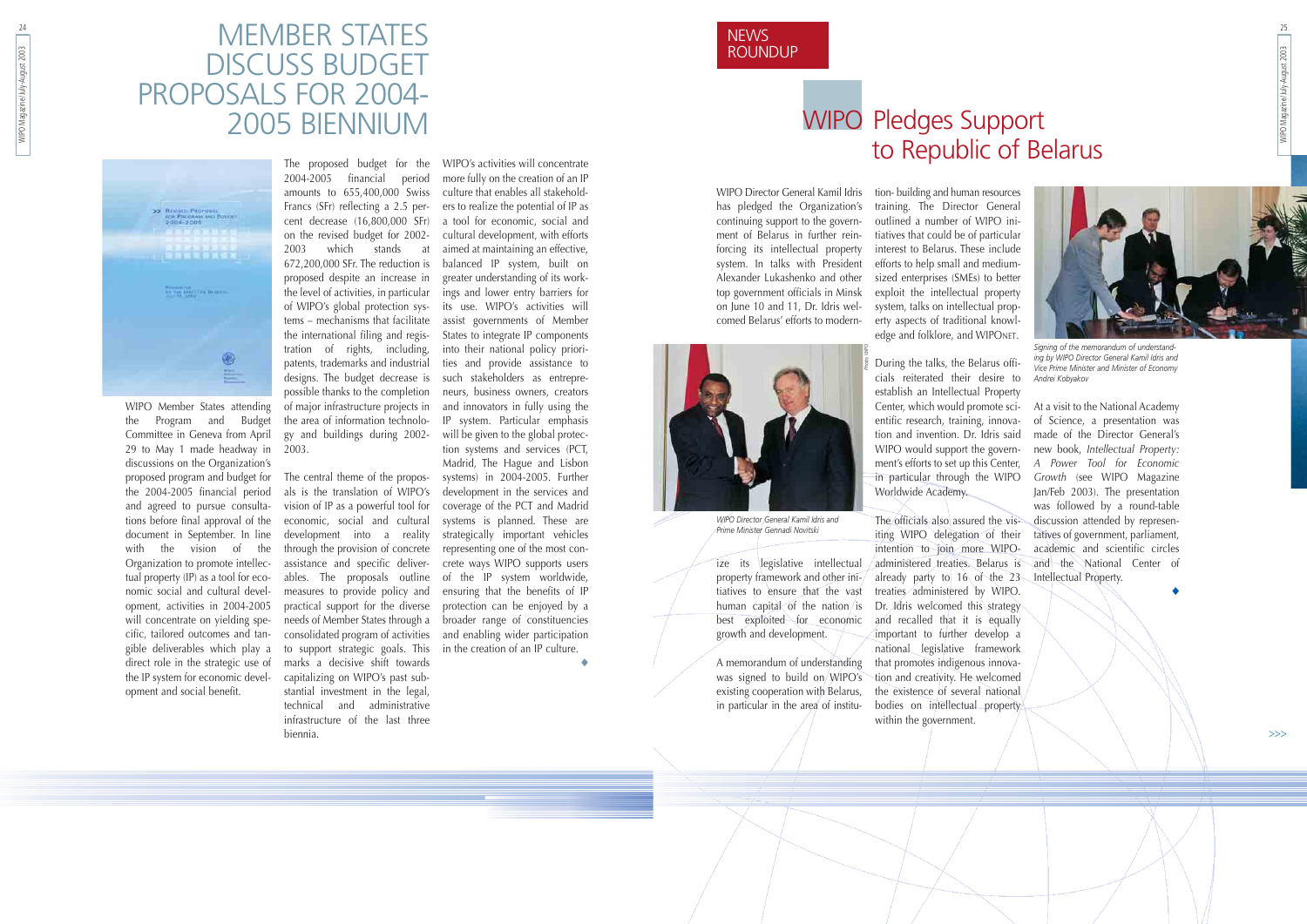27

The first Forum on Intellectual Property and Small and Medium-sized Enterprises (SMEs) for Intellectual Property Offices (IPOs) of the OECD, held at WIPO in Geneva from May 20 to 23, provided a platform for participants to share policies, practices and experiences on their respective outreach and support activities concerning intellectual property for universities, entrepreneurs, industry and business. Participants from the 15 Organization for Economic Cooperation and Development (OECD) countries agreed to intensify future collaborative efforts in this area.

A number of presentations showed that, while much innovative work is being carried out by a number of IPOs, significant work remains to be done in view of the generally low level of awareness about the role and relevance of the intellectual property system for enterprise competitiveness in OECD countries and the world. The presentations made during the Forum are available on the website of the SMEs Division at *www.wipo.int/sme*.

WIPO Deputy Director General Rita Hayes opened the Forum by highlighting the importance of SMEs to the economies of the OECD countries, and the continuing need for more effective use of the tools offered by the intellectual property system. Mrs. Hayes outlined the approach of the SMEs Division to meet the challenges in demystifying intellectual property for SMEs worldwide. In his keynote speech, WIPO Deputy Director General Philippe Petit outlined the various ways in which OECD countries contribute to, and participate in, the activities carried out by WIPO. Mr. Petit cited the opening of the WIPO coordination Office in Brussels as a sign of WIPO's willingness to intensify relationships with OECD countries belonging, or in the process of acceding to, the European Union.

Forum participants agreed to meet at WIPO every alternate year, with the intervening periods being utilized for collaborating on various projects. It was also agreed that in the intervening years, at least one themebased meeting would be organized in one of the OECD countries. The online Web Forum, created and maintained by the WIPO SMEs Division, will remain the principal tool for interaction among the IPOs of the OECD countries to share ideas and experiences.

WIPO participated in the June various-applications-in-the-cultural meeting of the International Confederation of Societies of Authors and Composers (CISAC) committee for the visual creators' collective management societies worldwide, which was held in Copenhagen, Denmark. The collective management of copyright faces numerous challenges due to the diversity of visual creations and the rapid expansion of the means of artifiche Mexican collective managedissemination of such works.

◆



WIPO Magazine/July-August 2003

WIPO Magazine/July-August 2003

26

### **NEWS ROUNDUP**

WIPO organized the first-ever seminar on the Patent Cooperation Treaty (PCT) and innovative and inventive activity in Tehran on June 22 and 23 in cooperation with the Registration Office for Companies and Industrial Property, the Registration Organization for Deeds and Properties and the Iranian Research Organization for Science and Technology. The conference attracted some 100 participants from research and development (R&D) centers, universities and the intellectual property profession as well as government officials.

In addition to topics covering features of the PCT system and its advantages, the seminar also discussed subjects such as patenting strategies, the importance of patent information in support of inventive and innovative activities, and the infrastructure and professional training needed for commercializing inventions. The participants particularly appreciated the positive experience of India with the PCT system and Indian efforts

to modernize patent legislation and administration. The Iranian R&D organizations expressed inter-

est in learning from the experience of the Council of Scientific and Industrial Research (CSIR) of India, which has in recent years developed a substantial portfolio of patents and emerged as the top user of the PCT from developing countries in 2002.

Iran has a wide network of dynamic R&D centers spread across the country. The seminar contributed to a large extent in raising the awareness of the inventors, R&D institutions and policy makers in Iran about the PCT system and its benefits. It is expected that Iran will accede to the PCT in the near future.



◆

Visual creations include all works such as plastic art (paintings, drawing, sculptures), graphic creations management issues in the 24 par-(illustrations, caricatures, animated drawings, comics, graphic designs), photography, video creations and other types of graphic creations. In Latin America, these creations constitute an enormous repertory with

market as well as in the world of trademarks, graphic design and advertising. WIPO launched a pilot project in Latin America in 1999 to deal with such problems. The Latin American Council of Visual Arts was established at a meeting organized by WIPO and the Government of Cuba. It groups seven societies and works under the coordination ment society.

The CISAC meeting provided useful information on current collective ticipating countries as well as an opportunity to build a network with partners in cooperation activities. The meeting covered a number of topics, including:



- ◗ the harmonization of the *droit de suite* in the European Union;
- the European directive on copyright and the information society; and
- the development of visual creators collective management societies in Africa, Asia and Latin America.

◆

### Visual Creators' Collective Management Societies

### The First PCT Seminar in Iran

## IP Cooperation with OECD Countries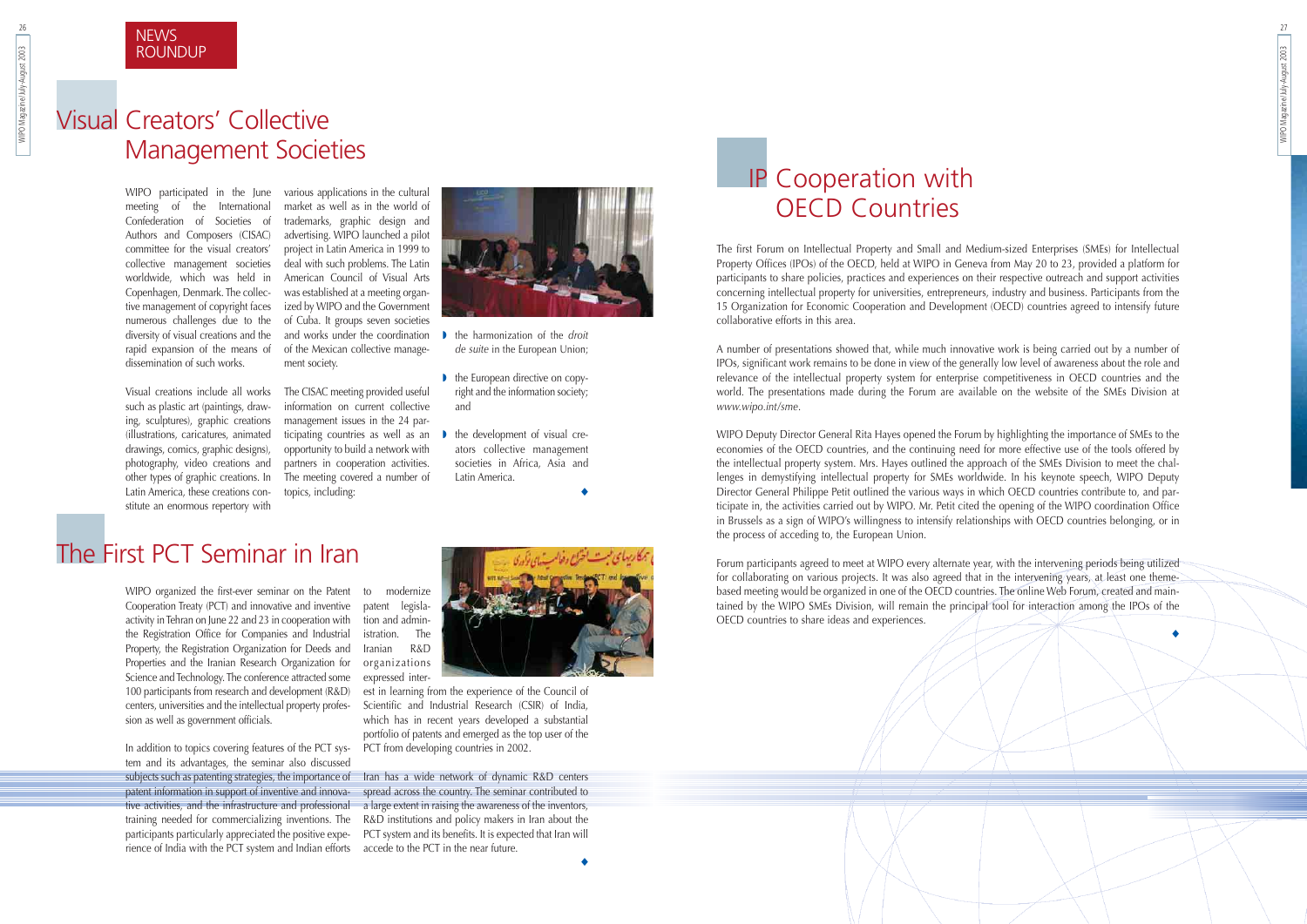### **SCHEDULE** of meetings

## **NEW** PRODUCTS



**General Information Brochure 2003** English 400(E), French 400(F) Portuguese 400 (P), Spanish 400(S)

Free of Charge

**Annual Report 2002** English  $441(E)$ Free of Charge

**The Madrid System for the International Registration of Marks (leaflet)** English 492(E) French 492(F) Spanish 492(S) Free of Charge

**International Classification for Industrial Designs (Locarno Classification) 8th Edition** English 501(E) French 501(F) 100 Swiss francs

**Intellectual Property on the Internet: A Survey of Issues** English 856(E) 30 Swiss francs

28

#### **SEPTEMBER 8 TO 10**

#### **GENEVA Program and Budget Committee Assemblies of the Member States (Seventh session)**

The Committee will continue to discuss proposals with regard to the Member States of WIPO will WIPO's Program and Budget for meet in their ordinary sessions. the 2004-2005 biennium.

**Invitations:** As members, the States members of WIPO; as observers, members of the Program and Budget Committee; as observers, all Member States of WIPO that are **OCTOBER 2 TO 10** not members of the Committee.

#### **SEPTEMBER 17**

#### **GENEVA**

**Conference on the Importance of Statistics on Patenting Trends Analysis and Projections**

The Conference will examine the The Committee of Experts will role of statistical information in the analysis of trends in patenting ments and other changes to the activity worldwide.

**Invitations:** Open to all interested Services (Nice Classification). persons.

#### **SEPTEMBER 18 AND 19 (MORNING) GENEVA**

#### **WIPO-OECD Workshop on Statistics in the Patent Field**

The Workshop, jointly organized Trademark Office and the Office by WIPO and the Organisation for for Harmonization in the Internal Economic Cooperation and Development (OECD), aims to stimulate discussion on technical **OCTOBER 6 TO 10** aspects regarding statistics.

**Invitations:** Participation will be limited to entities/individuals selected by WIPO and OECD.

#### **SEPTEMBER 22 TO OCTOBER 1 GENEVA**

**of WIPO (Thirty-ninth Series of Meetings)** All Bodies of the Assemblies of

**Invitations:** As members, the States other States and certain organizations.

**GENEVA Committee of Experts of the Nice Union (Special Union for the International Classification of Goods and Services for the Purposes of the Registration of Marks (Nineteenth session)**

consider proposals for amendeighth edition of the International Classification of Goods and

**Invitations:** The States members of the Nice Union and, as observers, the States members of the Paris Union but not members of the Nice Union, the African Intellectual Property Organization, the Benelux Market (Trade Marks and Designs).

**GENEVA**

**Committee of Experts of the IPC Union (Thirty-third session)**

The Committee of Expers will continue its work on IPC reform,

and will consider proposals of the IPC Revision Working Group with regard to the preparation of the eighth edition of the IPC (IPC-2005).

**Invitations:** As members, the States members of the IPC Union; as observers, States members of the Paris Union, who are not members of the IPC Union, and certain organizations.

#### **OCTOBER 20 TO 24 CICG, GENEVA**

**Standing Committee on the Law of Trademarks, Industrial Designs and Geographical Indications (SCT) (Eleventh session)**

The Committee will continue its work on the revision of the Trademark Law Treaty (TLT) and on other issues, on the basis of the results of the tenth session.

**Invitations:** As members, the States members of WIPO and/or the Paris Union; as observers, other States and certain organizations.

#### **NOVEMBER 6 & 7**

#### **GENEVA Seminar on the Madrid System of International Registration of Marks**

This Seminar, in English, aims at increasing awareness and practical knowledge of the Madrid system amongst actual and potential users, whether in industry or in private practice.

**Invitations:** Registration is open to all interested persons, subject to the payment of a registration fee.

#### **CORRIGENDUM**

The recent publication entitled *Intellectual Property: A Power Tool for Economic Growth* (published in April 2003; WIPO Publication No. 888E) cites an opening speech of the representative of the Government of Australia at a WIPO Symposium on the International Protection of Geographical Indications held in Melbourne in 1995 (the first paragraph on page 181). According to evidence recently provided by the Government of Australia, the example provided in the paragraph does not support the direct link between the use of geographical indications and the success of the Australian wine industry, and that the example referred to a wine that was actually sold under a trademark.



Orders should indicate: (a) the number or letter code of the publication desired, the language, the number of copies; (b) the full

address for mailing; (c) the mail mode (surface or air).